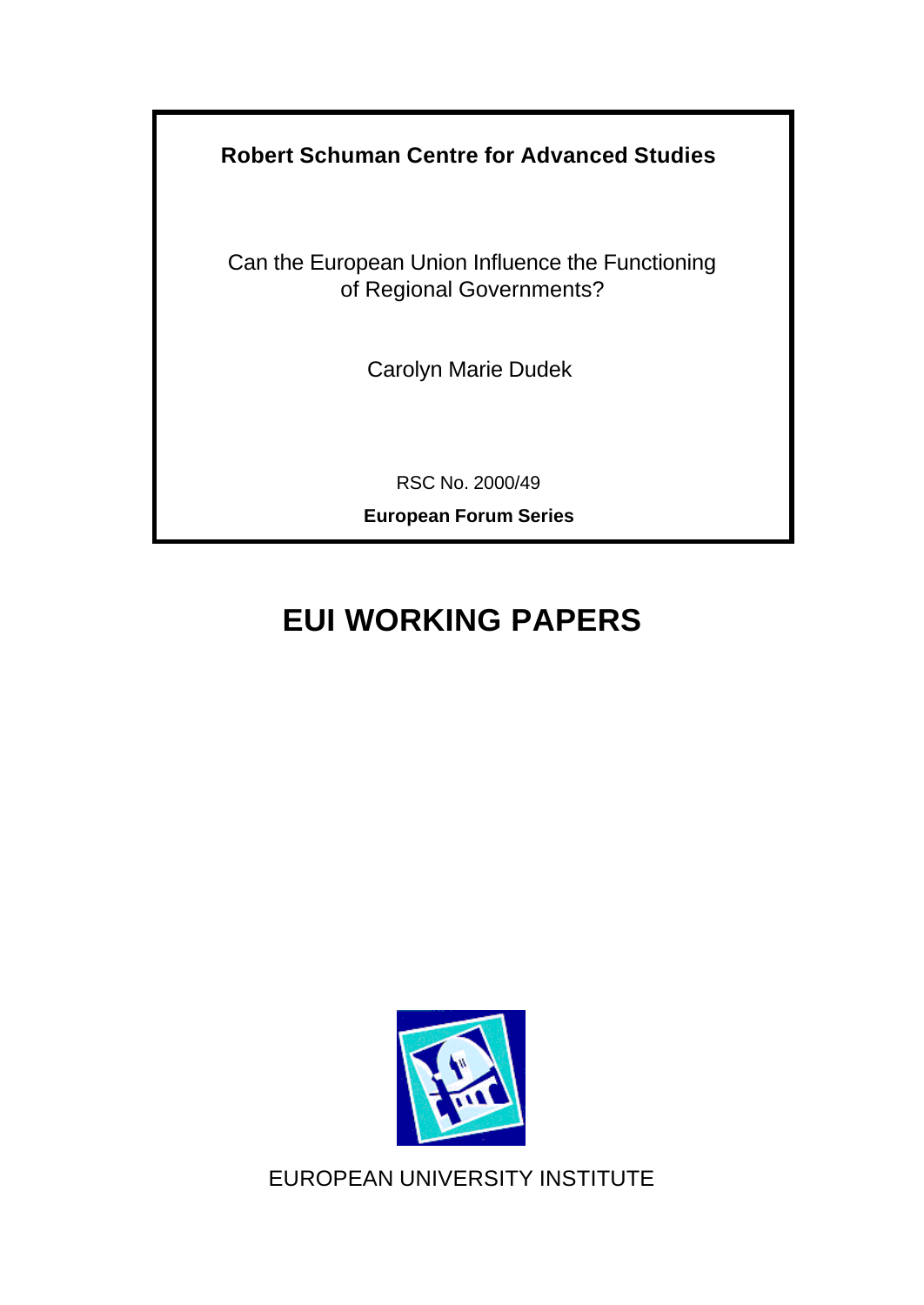All rights reserved. No part of this paper may be reproduced in any form without permission of the authors.

> © 2000 Carolyn Marie Dudek Printed in Italy in November 2000 European University Institute Badia Fiesolana I – 50016 San Domenico (FI) Italy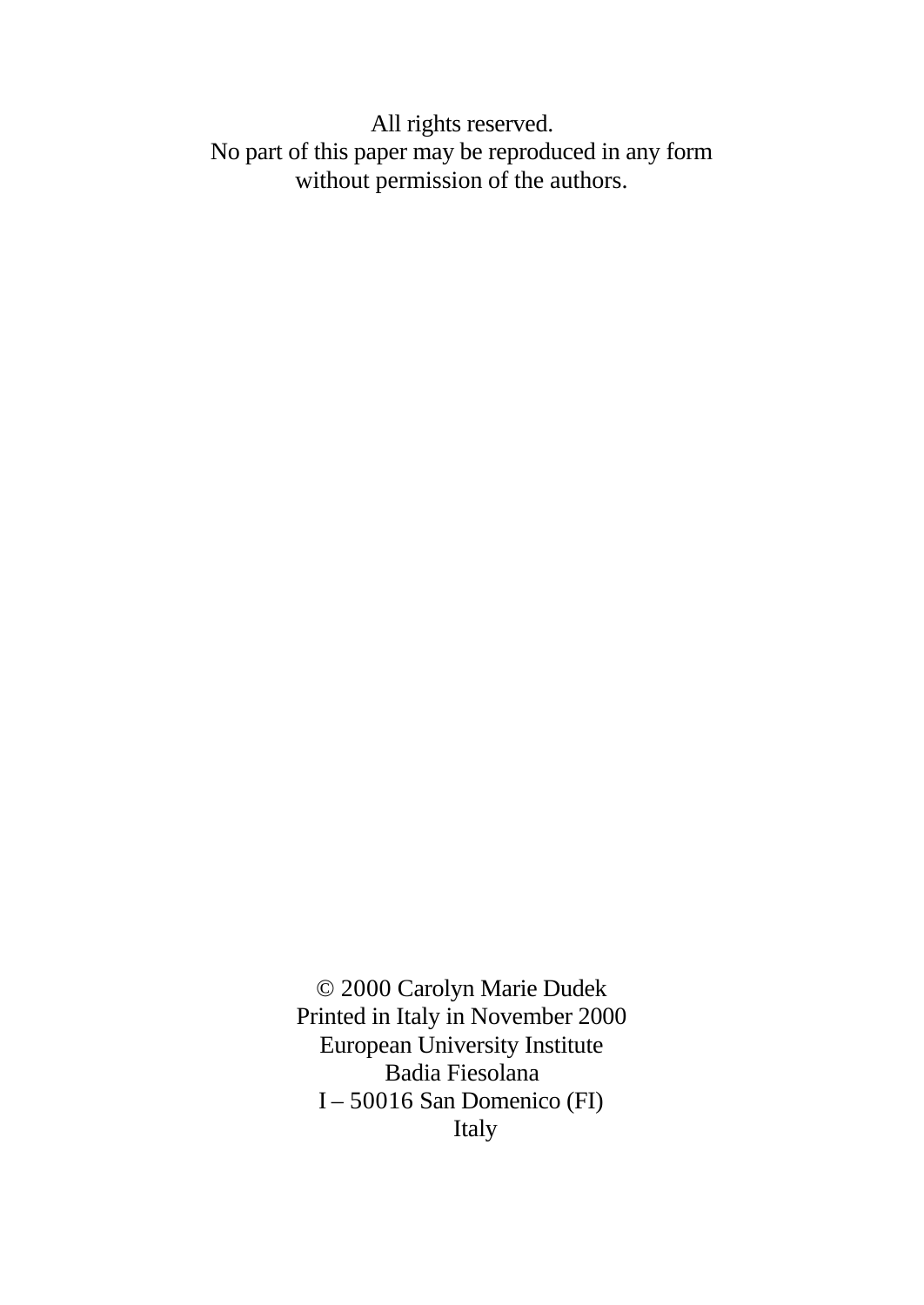# **Robert Schuman Centre for Advanced Studies**

European Forum

The European Forum was set up by the High Council of the EUI in 1992 with the mission of bringing together at the Institute for a given academic year a group of experts, under the supervision of annual scientific director(s), for researching a specific topic primarily of a comparative and interdisciplinary nature.

This Working Paper has been written in the context of the 1999-2000 European Forum programme on "Between Europe and the Nation State: the Reshaping of Interests, Identities and Political Representation" directed by Professors Stefano Bartolini (EUI, SPS Department), Thomas Risse (EUI, RSC/SPS Joint Chair) and Bo Stråth (EUI, RSC/HEC Joint Chair).

The Forum reflects on the domestic impact of European integration, studying the extent to which *Europeanisation* shapes the adaptation patterns, power redistribution, and shifting loyalties at the national level. The categories of 'interest' and 'identity' are at the core of the programme and a particular emphasis is given to the formation of new social identities, the redefinition of corporate interests, and the domestic changes in the forms of political representation.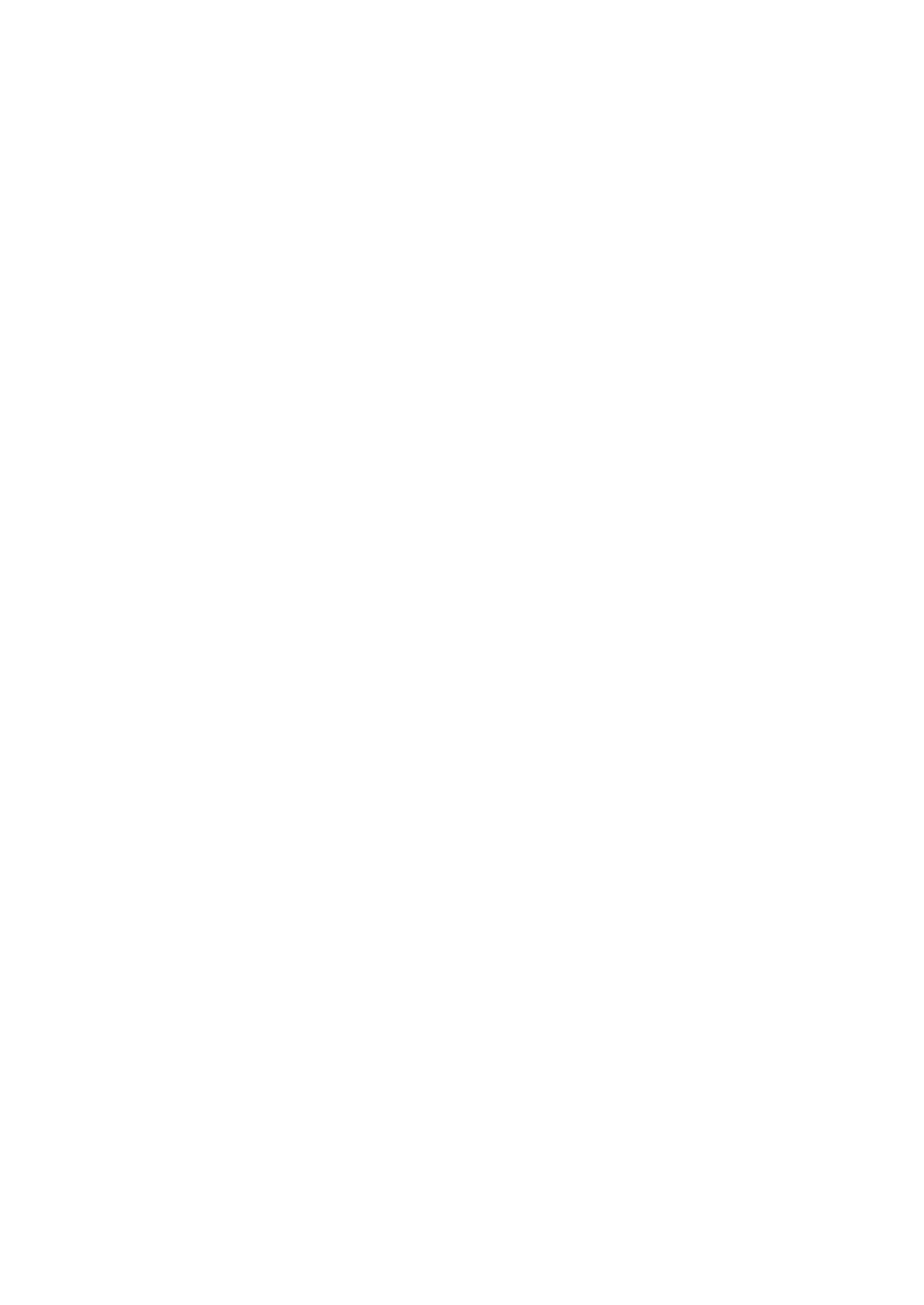## **Abstract**

The following discusses theoretical issues that have emerged within regional (sub-national) and global economic studies. I examine the assertion that regional governments within a global economy need to take a more active role in regional economic development. Under this theoretical contention I examine the extent to which European Union (EU) regulations affect regional governments' capacity to legislate, implement and regulate regional economic development policy. The Autonomous Communities (ACs) of Galicia and Valencia are studied to see whether EU agricultural regulations have constrained regional governments' policy-making ability within sectors that are the ACs competency and important to the regional economy.

The comparative analysis suggests that EU regulatory policy can constrain regional governments' policy-making ability depending on: 1) the ability of the region to influence the national EU agenda; and 2) the extent to which a region's industries compete with other European countries. Thus, EU regulatory policy has a varying effect upon regional governments' policy-making ability, even within the same national border.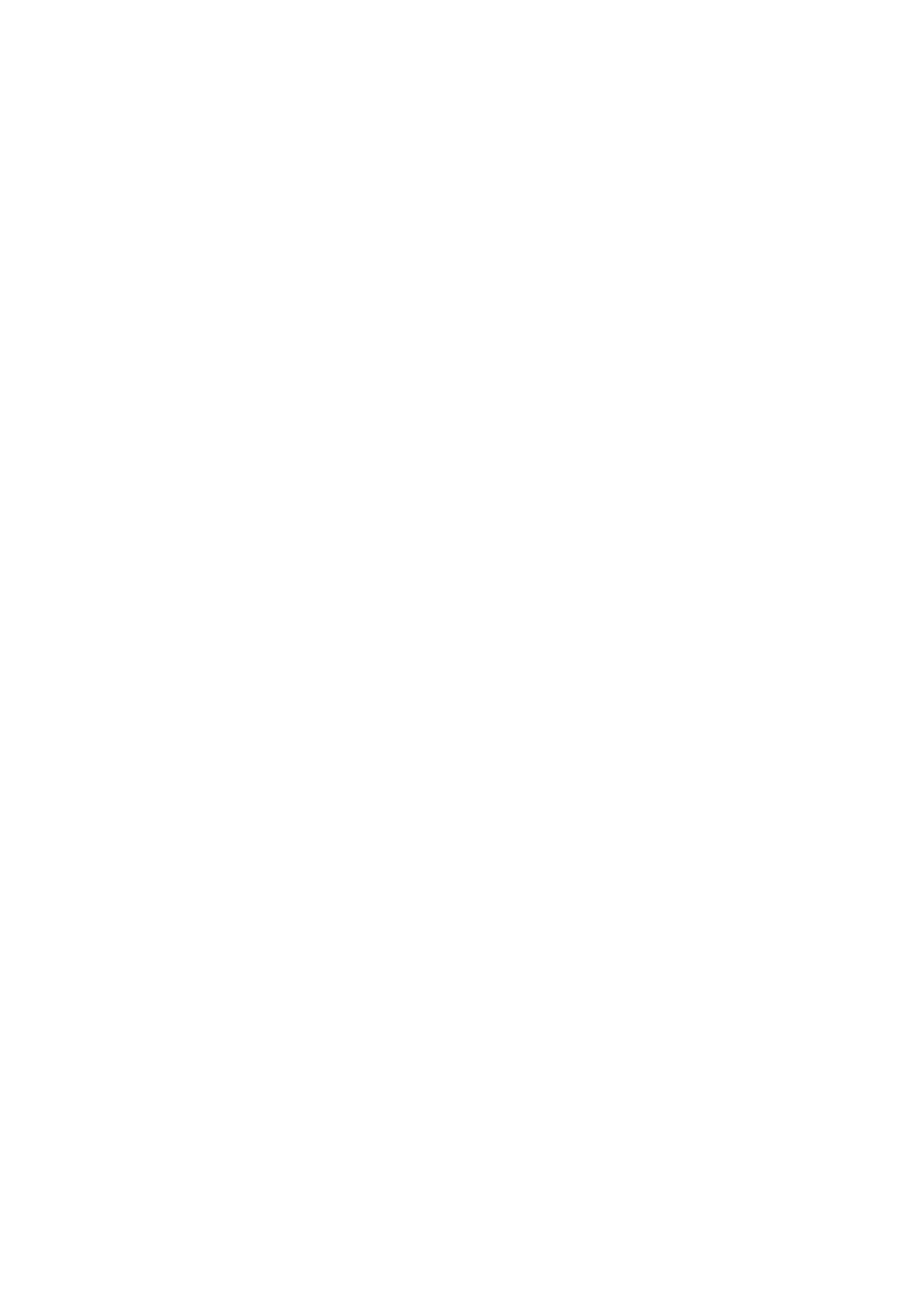Does the European Union (EU) affect the ability of regional governments to create and implement regional economic development policies? Regional economic disequalibrium has plagued Europe throughout history and is particularly problematic for the achievement of successful economic integration (Armstrong and Taylor, 1978; Leonardi and Nanetti, 1990). Although regional economic disparities present a challenge to economic integration, some scholars suggest that European integration itself may actually intensify regional economic differences (Vanhove and Klaassen, 1987; Bachtler and Turok, 1997). To resolve regional economic disparities the EU established a European regional development policy (ERDP) to accompany the accession of Ireland, Denmark and the United Kingdom. ERDP was later modified with the accession of Spain, Portugal and Greece in 1986 and the negotiations of the Single European Act (SEA) of 1987. The SEA encouraged a change in region-state relations and attempted to give regional and local governments more economic decisionmaking abilities to improve regional economies (Leonardi and Nanetti, 1990:2; Balme, 1997). It was believed that ameliorating regional economic disparities would help to ensure the achievement of an integrated market (Marks 1993; Keating 1997).

In addition to regional development policy the EU has also become increasingly involved in regulatory policy. Regulations created at the European level are formulated to ensure openness of trade among member states, to promote competition or to protect certain industries (e.g. agricultural policy). The goal of structural policies such as ERDP and regulatory policies are distinct. Structural policies attempt to rectify socio-economic and physical conditions within and between territories to improve economic conditions. On the other hand, regulatory policies' goal is to promote free trade and competition or to implement mechanisms to compensate for problems the market cannot regulate itself.

Although the goals of ERDP, a structural policy differ significantly from regulatory policy goals, it seems that regulatory policies can affect structural conditions. In particular, I suggest that EU regulatory policy has re-enforced regional economic differences. EU regulatory policy has constrained the ability of some regional governments to create and implement development policies most appropriate for their respective region.

Changes in international economics have made it increasingly important for regional governments to take an active role in regional economic development policy-making (Keating, 1998; Storper, 1997; Cooke and Morgan, 1998; Leonardi and Nanetti, 1990). The extent to which EU regulatory policy constrains regional government economic development policy-making, however, varies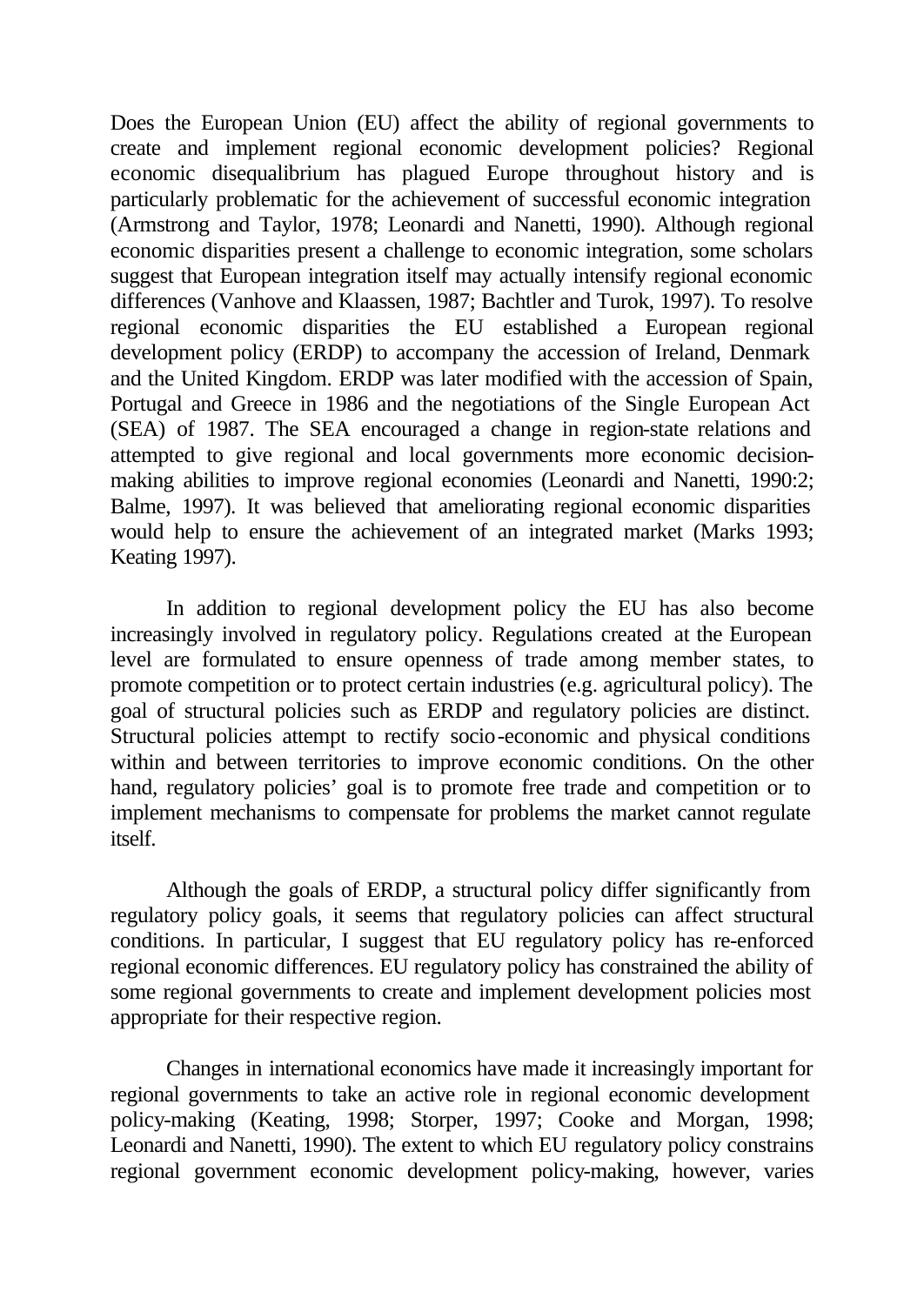across regions within the same national borders. Whether a region's industries compete with other European countries and the ability of a region to influence the national EU agenda explains this variation.

With increased European integration, the EU has become involved in many different policy areas, including regional development and regulatory policy. To analyze whether EU regulatory policy affects the ability of regional governments to create and implement regional economic development policy it is useful to incorporate a model that takes into account the complexity of the relations among different levels of government in the EU. The conceptual framework that best addresses this issue is the multi-level governance model (Marks, 1993; Marks, et al. 1996). This model asserts that with European integration there has been a reallocation among the supra-national, national and sub-national levels of government. In the examination of ERDP some scholars imply that under the conceptual framework of multi-level governance the policy-making capacity of regional governments have been improved (Conzelmann, 1995). If we examine other policy sectors does the improvement of regional government policy-making capacities still hold true?

Important economic and regulatory policy-making has been re-allocated to the European level. Thus, there has been a significant change in the role of national governments, which once had sole competence in these policy sectors. As member states re-allocate policy responsibilities to the EU, how has it affected the policy-making capacity of regional governments? Although the multilevel governance model implies that the EU can empower regional governments' policy-making capacity, does this actually occur in practice?

Even though we have seen a general trend toward the empowerment of regional governments throughout Europe (Kohler-Koch, 1995; Sharpe, 1993), I suggest that European regulatory policy has affected the regional development policy-making ability of regional governments. Although regulatory policies tend to be defined by sector, they may also have a territorial impact. Since certain regions may not have diversified economies, EU regulations can have a significant effect on a region's economy if the regulations correspond to the major industries of a region. As a result, those regions which EU regulatory policy affects will also find their ability to implement and legislate regional economic development policy constrained. On the other hand, those regions that EU regulatory policy does not affect will not find their regional governments' economic development policy-making ability constrained and may even find it enhanced. Thus, the effect EU regulatory policy will have upon the ability of regional governments to create and implement economic development policy varies across regions even within the same national borders.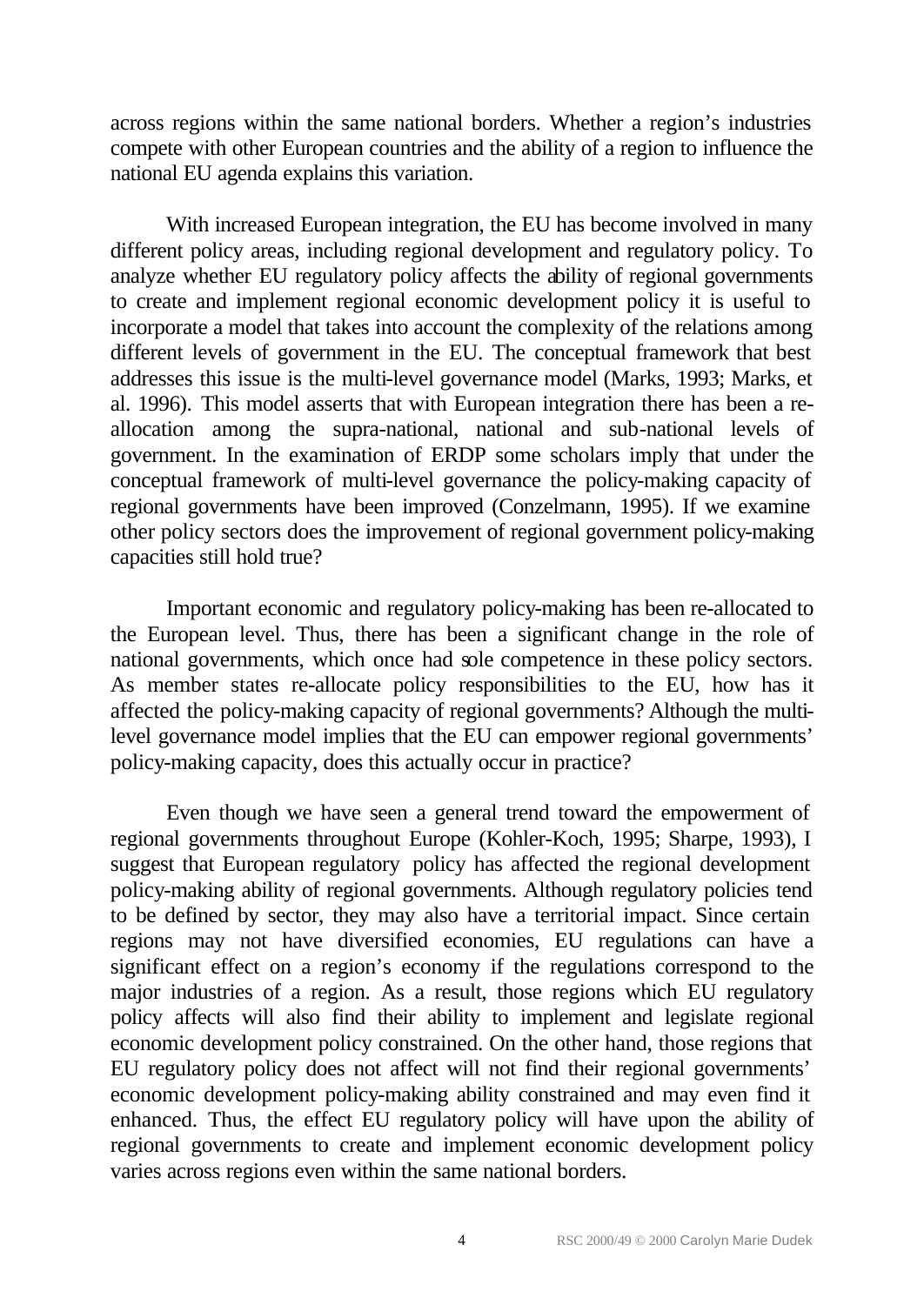## **REGIONAL GOVERNMENTS' POLICY-MAKING AND EUROPEAN INTEGRATION**

Regional governments' policy-making ability refers to the capacity of regional governments to legislate, implement and regulate policies, as they deem appropriate. The empowerment of regions and particularly improvement of regional governments' policy-making ability is essential for both strengthening the quality of democracy and improving regional economic development. Democratization literature suggests that the empowerment of regional governments helps to bring government closer to the people, thus allowing for a more responsive and participatory system (Schmidt, 1990). This is particularly true in the context of former dictatorships such as in Germany, Italy and Spain (Sharpe, 1993). In countries with a highly centralized authoritarian past, decentralization of power has become intrinsically linked to democratization.

The creation of regional governments alone, however, does not necessarily ensure the democratizing effects of decentralizing government responsibilities. Regional governments need to have real legislative and executive powers to ensure the democratizing effects of increased regional government responsiveness. If regional governments are to be responsive and to allow for strong citizen participation they need to have the ability to create and implement policies most suitable to the condition of the region and to reflect the needs and wants of citizens. If regional governments do not have policy-making ability then the democratizing effects related to bringing government closer to people are negated.

As mentioned previously, literature regarding the EU suggests that the EU has promoted regional governments' policy-making discretion (Marks 1993; Marks, et. al. 1996). Thus, we might assume that the EU has had the capacity to improve the democratic quality of member states. In fact, in the case of Spain, advocates of European integration forcefully and persuasively have argued that membership into the EU would foster economic development, and facilitate a deepening of democratic consolidation (Closa, 1995; Maravall and Santamaría, 1986). Other literature, however, asserts that the EU's effect upon increasing regional governments' policy-making ability may not be as strong as previous studies suggest (Colino, 1996). The following discussion supports the latter perspective and suggests that EU regulatory policy has not promoted regional governments' policy-making ability in the area of regional economic development in some regions.

In addition to the democratizing effects of regional government policymaking abilities, scholars suggest that it is also essential to achieving the goals of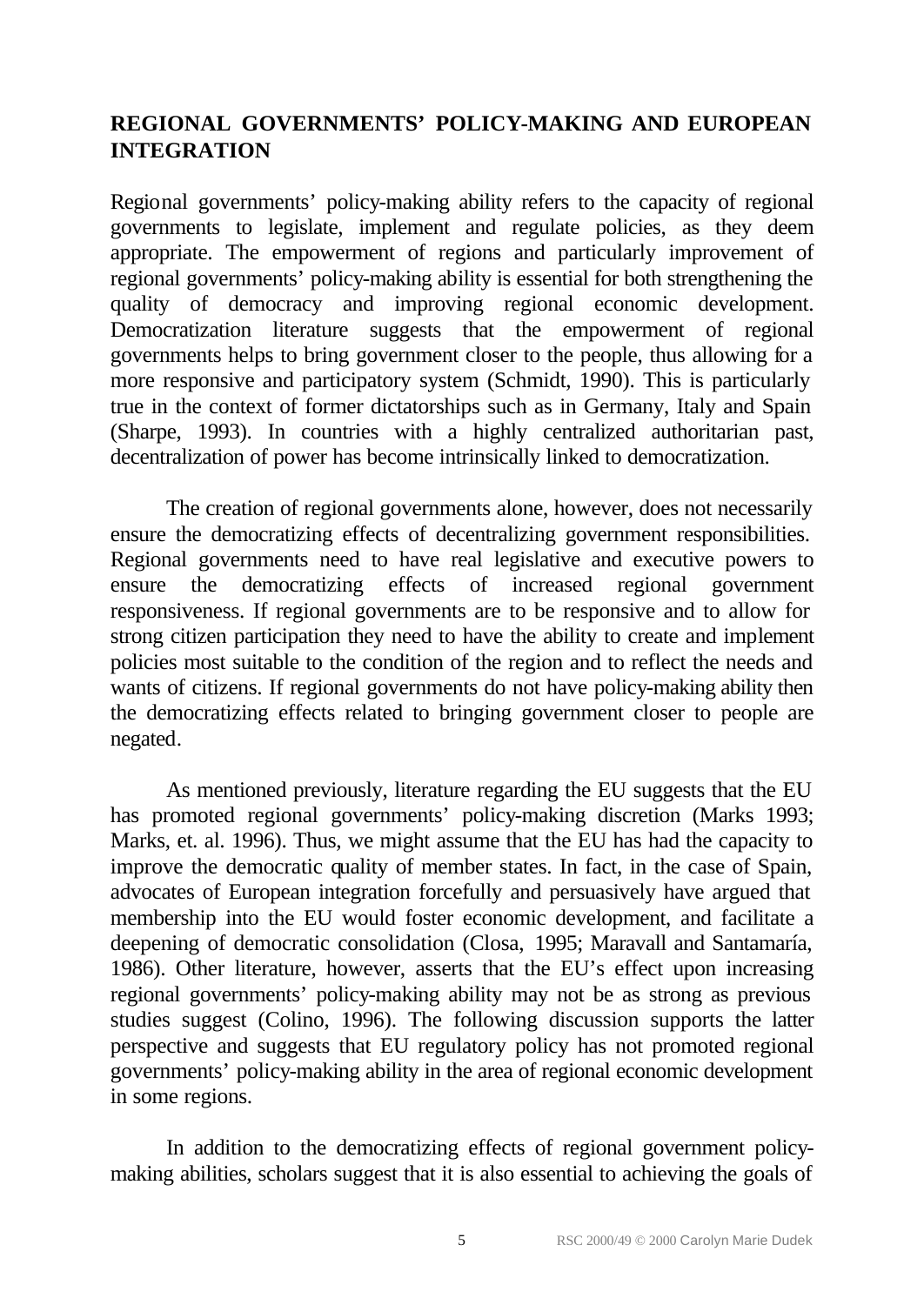regional economic development (Bachtler, 1997; Keating 1998; Leonardi and Nanetti, 1990). First, each region has its own economic structure, which may vary from the overall economy of an entire country (Vanhove and Klaassen, 1987). Intuitively, since a regional government is in closer proximity to the particular socio-economic situation of a region it seems that regional government officials will be better informed and attuned to the economic conditions and needs of their region. Thus, the proximity of regional government to its citizens and economic structure provides regional governments with information and insight that can aid in the creation of development policies most appropriate to the region<sup>1</sup>.

In addition, John Bachtler (1997) points out that an important aspect of the new regional development model

"is the mobilization of regional resources around new regional innovation networks that involve a high degree of vertical and horizontal collaboration among firms and the close involvement of a wide range of public and private organizations specializing in business information, consultancy services and technology transfer" (p. 87).

In this way, proximity can provide regional governments with the tools necessary to create the kinds of policies most appropriate to the specific socio-economic conditions of a region and to act as a conductor of networks between the public and private sector to promote innovation networks.<sup>2</sup>

Second, globalization, of which the EU is one aspect, has created circumstances that make it increasingly important for regional governments to take an active role in regional economic development policy. Globalization, as it is being used here, refers to trade liberalization policies, "the concentration of capital in multinationals, the free movement of capital and investment flows and the increased choice of location for investors" (Keating, 1998: 139). Prior to these changes in the international economy and the problems associated with the 1970's oil crisis, regions were able successfully to follow the economic model based upon the Ricardian theory. Basically, the Ricardian theory states that "regions will specialize in the products and services to which they are best suited by the principle of comparative advantage" (Vanhove and Klaassen, 1987: 15). This theory, however, does not take into account the mobility of factors. The phenomenon of globalization, however, promotes the mobility of factors. Thus, international trade is no longer based on comparative advantage, but rather absolute or competitive advantage (Keating, 1998; Vanhove and Klaassen, 1987 and Armstrong and Taylor, 1978).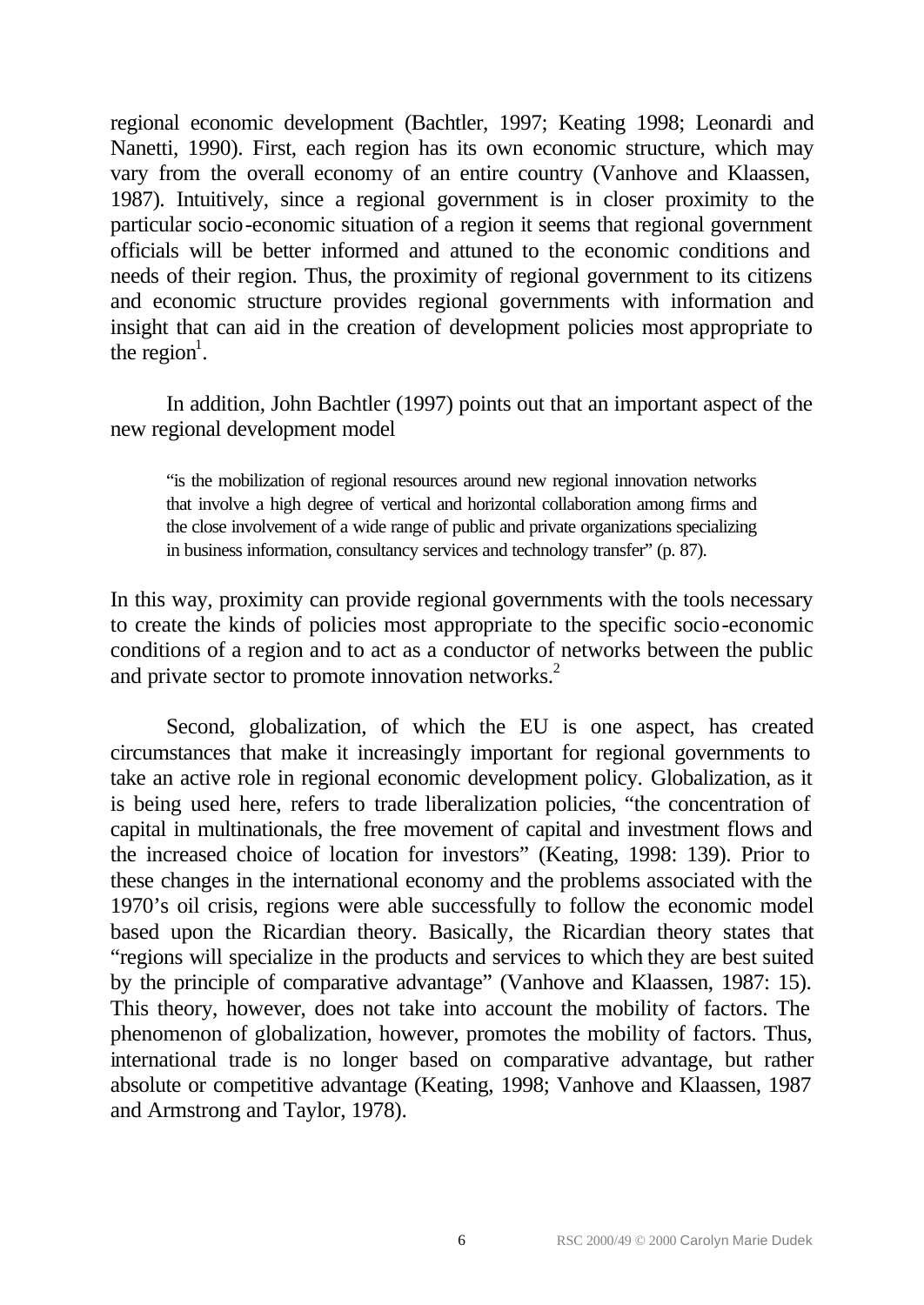Under comparative advantage the goal is to be the most productive region in a particular sector. In a global economy, however, regions need to have more dynamic economies to entice and capture foreign capital. Therefore, we need to think of regions as "productive systems, marked by untraded interdependencies and in competition with other regions…Regions are pitted in competition for niches in world markets, for investment and technological advantage" (Keating, 1998:140). Thus, under the condition of globalization regional governments need to take a more active role to win foreign capital.

Third, in conjunction with globalization, international trade rules and restrictions on national government subsidies to underdeveloped industries has made it imperative for regional governments to solve their own economic problems. Due to these restrictions, national governments can no longer act as a buffer against the direct effects of the global economy upon regional economies (Keating, 1998). In addition, as international competition increases and national governments need to be more fiscally responsible, central governments have begun to change their regional development strategies.

In the context of Europe, members of the Euro have had to follow a strict policy of maintaining a very low deficit and to keep inflation at a low level. Thus, governments must be more careful with their budgetary expenditure and to use money most efficiently and effectively. Under these budgetary constraints and the strategies of competitive advantage, national governments have tended to allocate funds to their most competitive sectors (usually located in their most competitive regions) (Keating, 1998). In this way, national governments can get the most return using less money. The above scenario demonstrates how national governments are playing less of a mediating role between regional and international economies. Therefore, the impact of the international economy is more direct upon regions (particularly economically weak regions). Regions themselves need to take a more active role in their own development to compensate for the decrease in national regional development intervention.

Fourth, pressures from "below" among business leaders and individuals concerned with socio-economic conditions have sought out regional governments to take a leading role in regional economic development. Leonardi and Nanetti's (1990) study of the economically successful region of Emilia-Romagna suggests that, in general, with economic integration business leaders have become more aware of the importance of regional attributes to determining whether localities could adapt to the challenges of the Maastricht treaty (Leonardi and Nanetti, 1990:2). Both social and economic interests increasingly demanded that "regional governments prepare themselves and the local community for both the opportunities and difficulties inherent in the creation of a common market"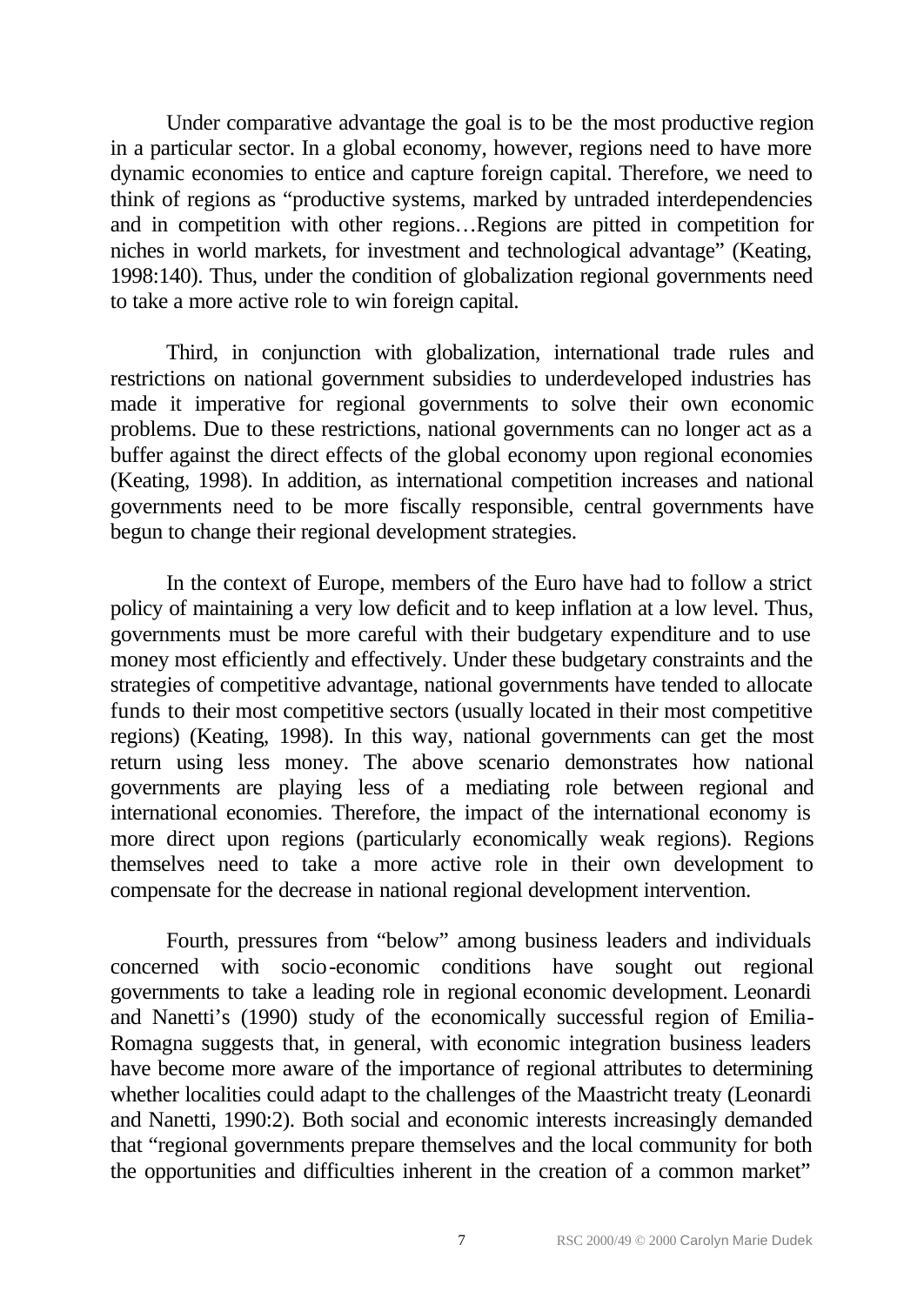(Leonardi and Nanetti, 1990:2). As business leaders seek out regional governments to take an active role in the economy, regional public officials will need to act in order to fulfill the demands of its constituency and to retain legitimacy.

Fifth, scholars suggest that a strong regional government is essential to economic development, especially in economically weak regions. For example, Cooke and Morgan (1998) assert that for regions with weak economies there is greater need for a strong and leading role of regional state apparati to "cover the many enterprise support functions executed by private or quasi-private, associational interests in accomplished economies" (p.194). Conversely, they assert that in more economically developed regions there is less need for such regional government intervention since private associations can provide some of the services regional governments provide (i.e. research and development, survey distribution to better understand regional concerns). If EU regulatory policies constrain regional economic development policy-making of economically weaker regions then, according to Cooke and Morgan (1998), this would be particularly problematic since they assert that economically weak regions necessitate strong regional governments.

It is clear that regional government policy-making ability is essential for the qualitative improvement of democracy and more central to this discussion, regional economic development. Does this mean that a qualitatively better democratic system will be more economically efficient and more spatially cohesive? The link between democracy and economic development has been difficult to prove. Guillermo O'Donnell's (1988) writing on bureaucratic authoritarianism demonstrates that under a non-democratic regime an economy can flourish (although temporarily, as the experiences of Chile and Argentina in the late 70's and early 80's suggest). It seems that in the European context, the improved quality of representation, associated with the empowerment of regions, has helped to ensure democratic stability. For example, part of the empowerment of the Autonomous Communities (ACs) in Spain included delegating cultural policy to the regional evel. The re-allocation of cultural policy to the ACs has allowed ACs with regional languages and identities to preserve their own regional identity, thus diffusing animosities toward the Spanish state which in the past was perceived as imposing its culture, that of Castille.

Economic efficiency and spatial cohesion are also important elements that can give stability to a democratic regime. It has been demonstrated that economic disequalibria can cause civil unrest and the rise of non-democratic systems (Malloy and Seligson, 1987). It is unclear, however, whether democracy brings about economic efficiency and spatial cohesiveness or if the casual path is the other way around. It seems that there is a feedback mechanism in which democracy can bring about economic efficiency and spatial cohesion and these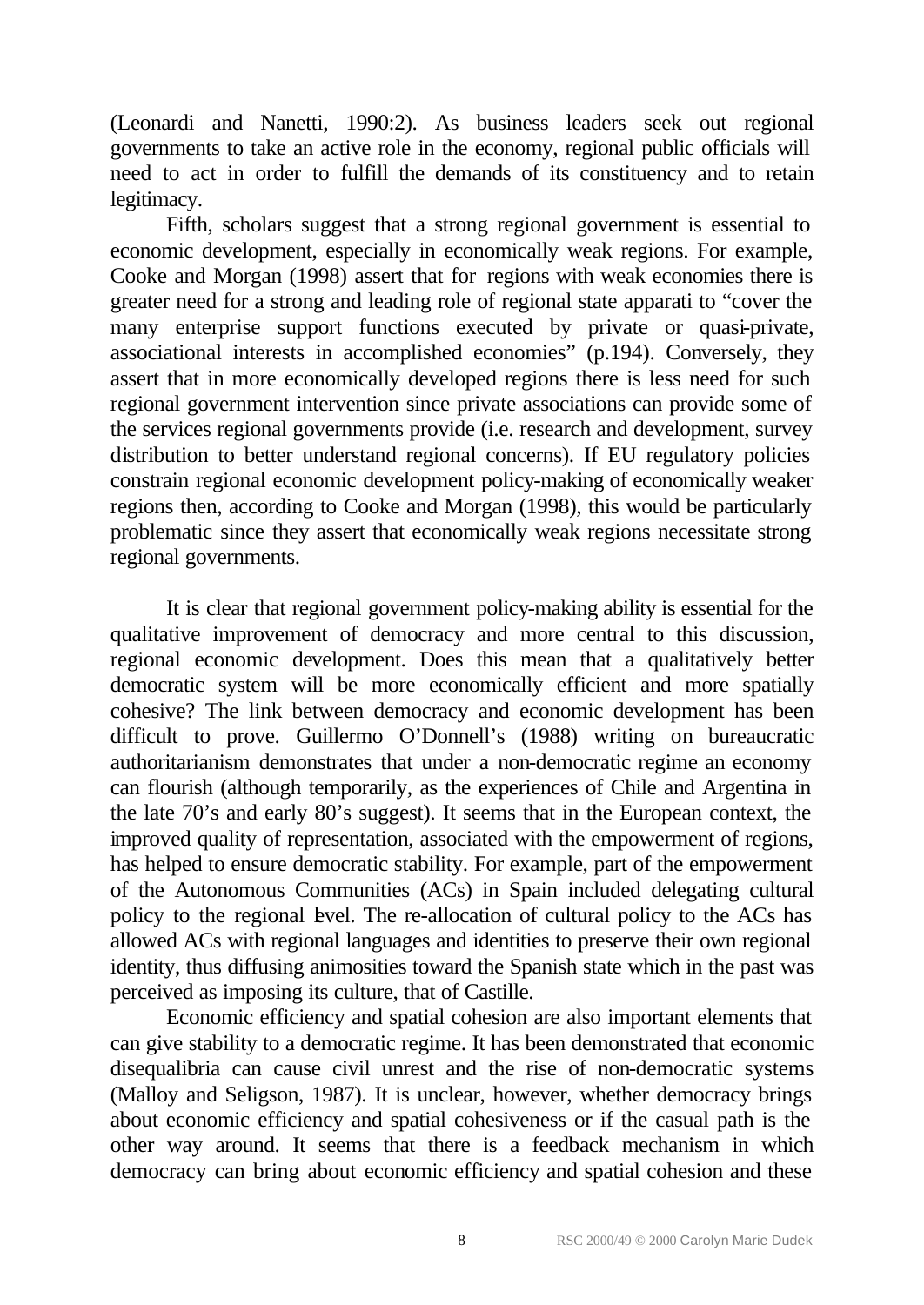economic conditions can bolster democracy. Thus, I would suggest that a more participatory and representative democratic system, which can be achieved through the empowerment of regional governments, is a necessary but not sufficient condition to ensure economic efficiency and spatial cohesiveness. For example, the will of political actors and the condition of the international economy are circumstances that can thwart these economic objectives (Piattoni and Smyrl, 1998 and Vanhove and Klaassen, 1987).

# **THE IMPACT OF EU REGULATORY POLICY UPON REGIONAL GOVERNEMNT'S REGIONAL DEVELOPMENT POLICY-MAKING ABILITY**

To study regional governments' ability to create and implement economic development policies within an integrated Europe it is essential to examine what impact—if any—the EU may have. In the context of the EU, it is important to recognize the extent to which certain policy areas associated with economic development have been re-allocated from the national to supra-national level. One important competency allocated to the European level that directly affects national and regional economies is agricultural regulatory policy. Has the redistribution of this important competency affected the ability of regional governments to create and implement regional economic development policy?

Regulatory policy differs from other kinds of policies since the costs and benefits are specific to certain sectors or industries. Theodore Lowi distinguishes regulatory policy from distributive or re-distributive policy since its impact is specific. He asserts that the "impact of regulatory decisions is clearly one of directly raising costs and or reducing or expanding the alternatives of private individuals" (Lowi, 1964:690). Thus, regulatory policy involves a "direct choice as to who will be indulged and who will be deprived" (Lowi, 1964:690-1).

Giandomenico Majone (1996) asserts that in the context of European Common Agricultural Policy (CAP) the costs of regulation are concentrated (by country) whereas the benefits tend to be diffuse. The following discussion, however, suggests that CAP regulations tend to have both concentrated costs and benefits not only according to sector, but also upon certain territorial units within member states. Thus, regulations conventionally conceived as having sectoral effects also have a territorial impact. I suggest that EU regulations can, in some cases, re-enforce regionally oriented economic disparities.

To understand better if the impact of regulatory policy formulated at the European level differs from regulatory policies created at the national level we need to examine the dynamics of the actual formulation of EU regulatory policies.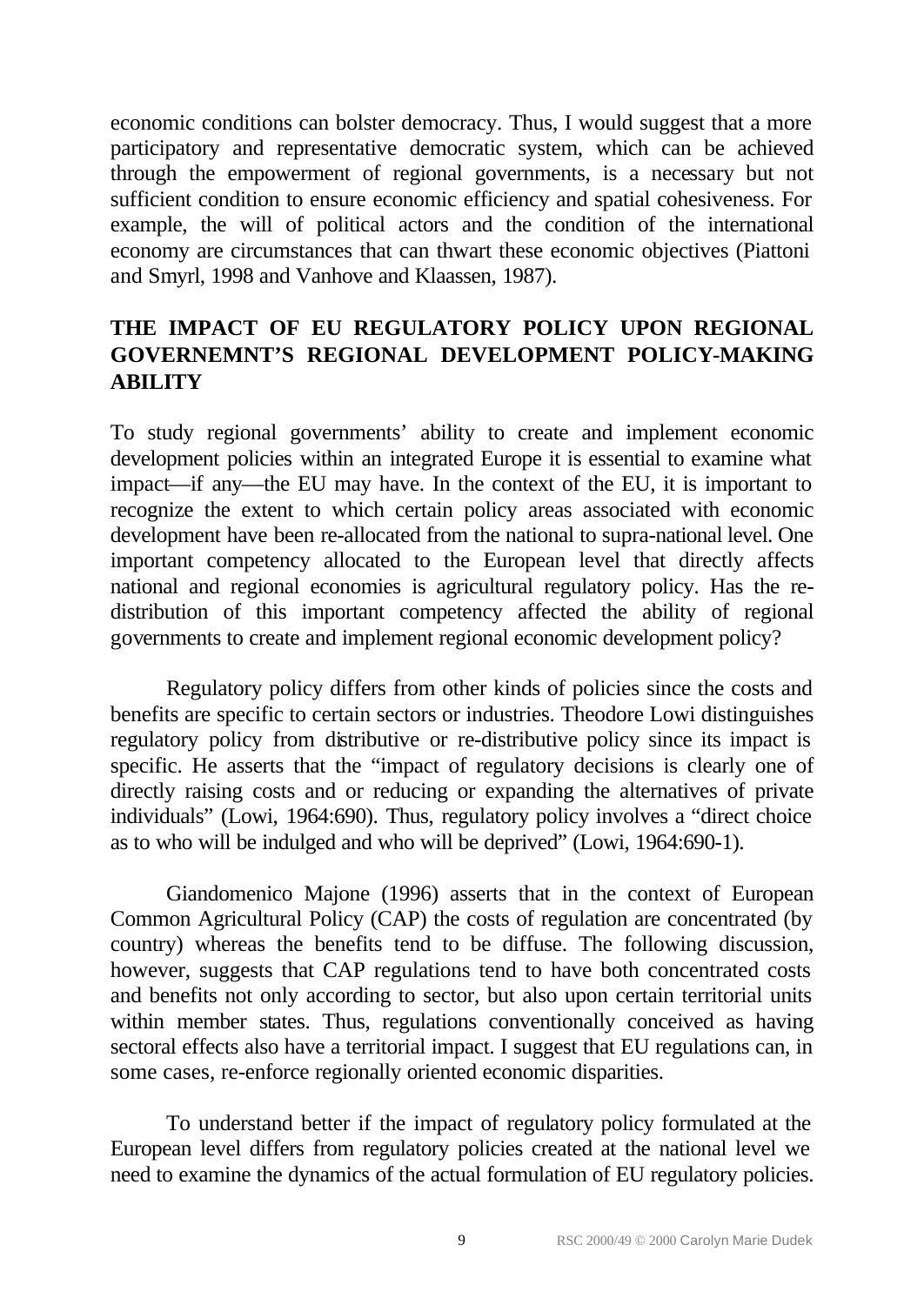The process of creating regulatory policy, in part, shapes the subsequent type of policies chosen. In particular, the creation of EU regulation policy differs from the once nationally created policy in the way constituencies are represented, officials are held accountable and the aim of these policies. I suggest that the lack of direct political accountability of EU officials and the attempt to create policies more universal in scope to address the concerns of fifteen member states with diverse economies explains why EU regulatory policies can have not only a sectoral impact, but a territorial one as well.

In the context of the EU the political dynamics of the players involved in regulatory policy-making is quite different than at the national level. The European Commission, composed of appointed officials, and the Council of Ministers, composed of indirectly elected officials, are the two institutions most directly involved in the creation of regulatory policy. European Commissioners are responsible for making policies in the interest of Europe, whereas the Council of Ministers represents both general European interests and the interests of their own member states.

Within a strictly national context, some scholars suggest that public officials who create regulatory policy must take into account their specific constituencies and voter support to ensure future electoral success and legitimacy (Peltzman, 1976). At the European level, however, representation takes on a different form. One of the criticisms of the EU is its democratic deficit. European citizens often do not have the ability to hold European officials accountable. For instance, European Commissioners are appointed officials who do not have a directly voting constituency to please. Thus, they are not beholden to any specific group and even if a Commissioner's member state does not approve of a certain policy they can always use the excuse that a certain policy was impossible due to the pressures of other members. Similarly, Ministers can do the same and legitimize their support for policies that may adversely affect their country by simply blaming it upon the pressures of the other members. The above example demonstrates that policy formulation at the European level does not have the type of accountability mechanisms as policy formulation at the national level. For this reason Giandomenico Majone (1996) asserts that the transference of competencies to the European level challenges the democratic legitimacy and public accountability of EU policies.

In addition to not having the same kinds of constituency concerns national policy makers once had, the policies themselves have a different target. Policies that emerge from the EU are not only an aggregation of interests within a country, but also a further aggregation among fifteen member states. Due to this highly aggregated "watered down" version of interests the goals of regulatory policy at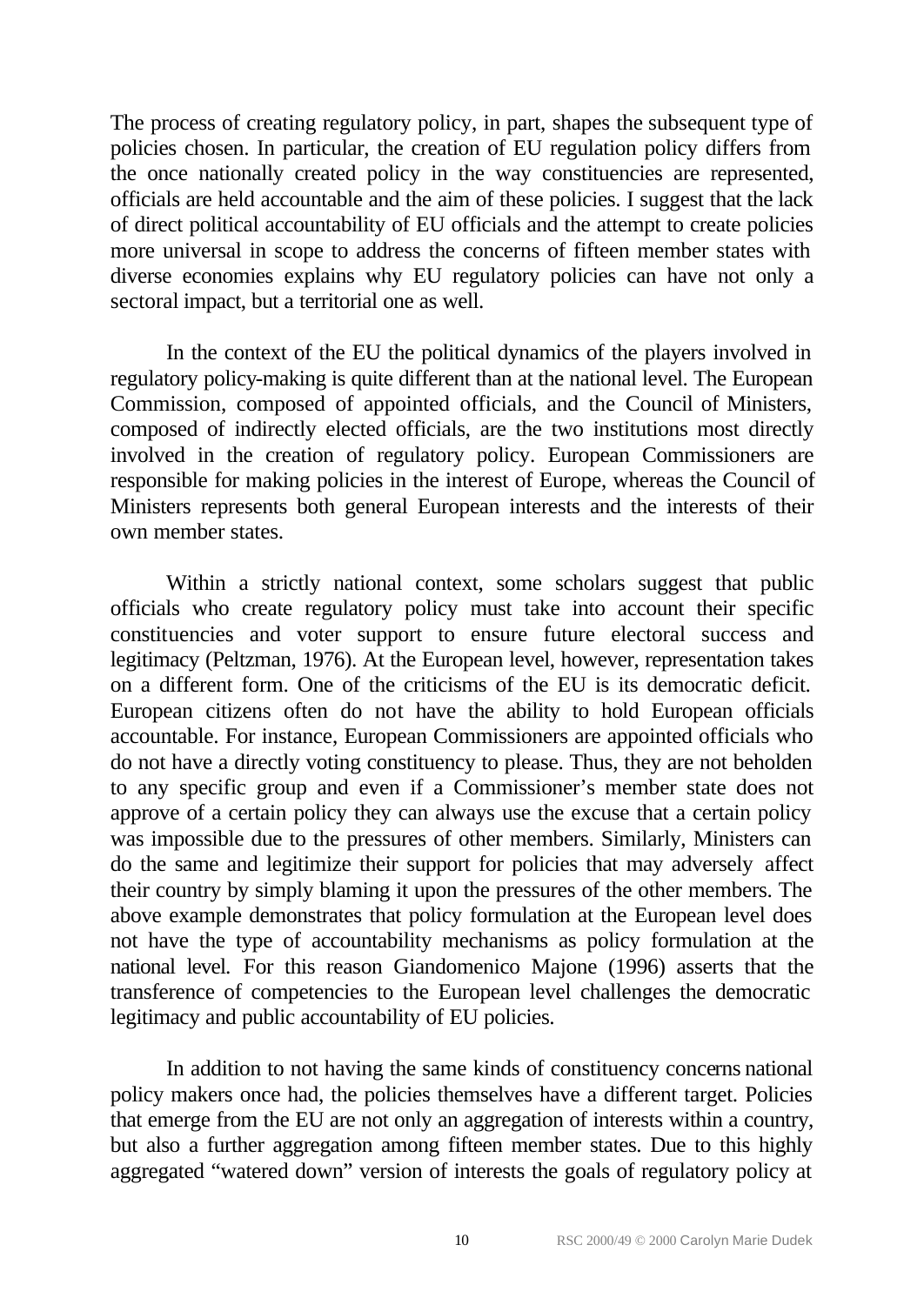the EU level differ significantly from those previously decided within a strictly national context under very different conditions.

At the EU level, representatives of member states attempt to shape European policy according to their national EU agenda. As member states interact and bargain with one another at the EU level, national EU agendas become softened and there is an attempt to reach a decision that is acceptable to all fifteen members. Thus, I suggest that EU regulatory policies are made with the intention of having a more universal impact to accommodate the interests of all member states. It seems, however, that as the EU attempts to make policies more universal in their impact they unintentionally favor certain regions.

First, the configuration of regional attributes varies from region to region and plays an important role in determining the success of a region's economic capabilities (Storper, 1997). If EU regulatory policy attempts to be universal in its impact it will actually not be because, although member states may have diversified economies regions often tend to be less diversified and to have a concentration of certain industries. Thus, EU regulatory policies may affect some regions more than others. Regions with more diversified economies will be better able to protect themselves from the adverse effects of EU regulatory policy. Economic sectors such as agriculture, shipbuilding, steel and other industries, however, tend to be located in certain areas. In agriculture certain types of crops or livestock accumulate in specific regions due to climate, soil conditions, etc. Shipbuilding tends to occur in regions where there is a prevalent supply of lumber and waterways (i.e. Mecklenburg and Galicia). These industries are very specialized and can be a mainstay for a region, especially when considering the associated auxiliary industries. Thus, when those specific sectors are affected the entire regional economy is affected.

Second, national EU agendas tend to favor certain sectors that exist within particular regions. Territorial organization within states, differential political strength of regions to influence the national agenda and the extent to which certain sectors and regional economies compete with other member states determines the extent to which certain regional interests become transferred into the national EU agenda. As discussed earlier, the dynamics associated with the ideals of competitive advantage suggest that national governments will be more likely to invest and support their most competitive industries, which usually exist within the more economically advanced regions. Territorial economic interests are transformed through national representation into the EU's policy-making bodies. As a result, EU regulatory policy does not simply affect certain economic sectors, but also regional economies and regional governments' policy-making ability to improve their regional economic development.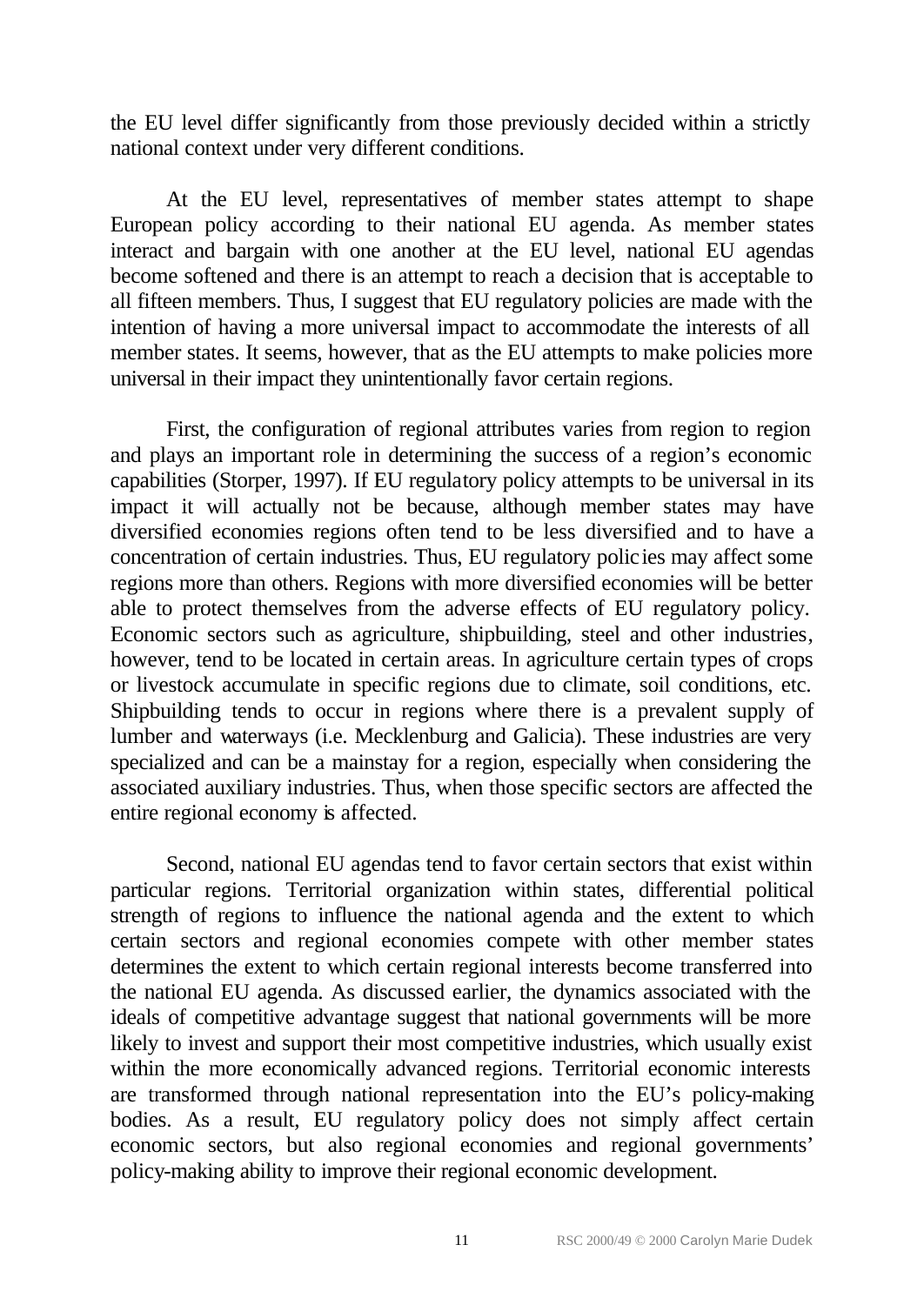Sharpe (1993) suggests that the internal market intensifies the economic marginality of countries within the economic periphery in Europe and also enhances the peripheral nature of peripheral regions in these countries. In addition, he suggests that the Common Agricultural Policy (CAP) of the EU has favored larger arable and less labor intensive farms.<sup>3</sup> With the EU, countries cannot merely establish trade barriers to protect their own industries. Previously domestic oriented industries become forced to compete with industries in other European countries. In addition, the EU can legislate economic policy that affects certain economic sectors. Production, particularly agricultural production, tends to have a territorial dynamic. Regions often tend to have a concentration of a few major crops or products and are not as economically diversified as a country.<sup>4</sup> Therefore, EU regulations on certain economic sectors will disproportionately affect particular regions.

## **CASE SELECTION**

In what way has EU regulatory policy affected regional governments' ability to create, implement and regulate their own regional economic development policy? If so, what does this mean for regional economic development? To answer these questions let us examine two Spanish regions. Spain is a useful case since it is a quasi-federal system and has allocated the competency of regional economic development to the regional or Autonomous Community (AC) level. I have chosen the ACs of Galicia and Valencia, which are most different regions according to economic structures, which will allow us to see whether European regulatory policy affects all regional economic conditions in the same way. These are useful comparative cases since they hold constant the level of constitutionally established autonomy.<sup>5</sup> In addition, both of these AC's are categorized as Objective 1 regions<sup>6</sup> and receive EU funds for infrastructure and the protection and improvement of the agricultural sector. Valencia, however, has a significantly stronger economy than that of Galicia. These regions represent the diversity of Spain since one region is representative of the Mediterranean climate and economy (Valencia) and the other of the Continental climate and economy (Galicia), however, using these regions avoids the problematic nature of unique cases such as Catalonia that limit comparative application in other settings.

A decentralized system in Spain is imperative to the preservation of peace. Animosity between those in favor of a centralized system and those that wanted more responsibility for regional governments has been a reoccurring theme that has acted itself out in violent ways i.e. the Spanish Civil War. Spain is composed of a mosaic of different cultures, languages, climates and levels of economic development. This diversity has had an effect upon the evolution of the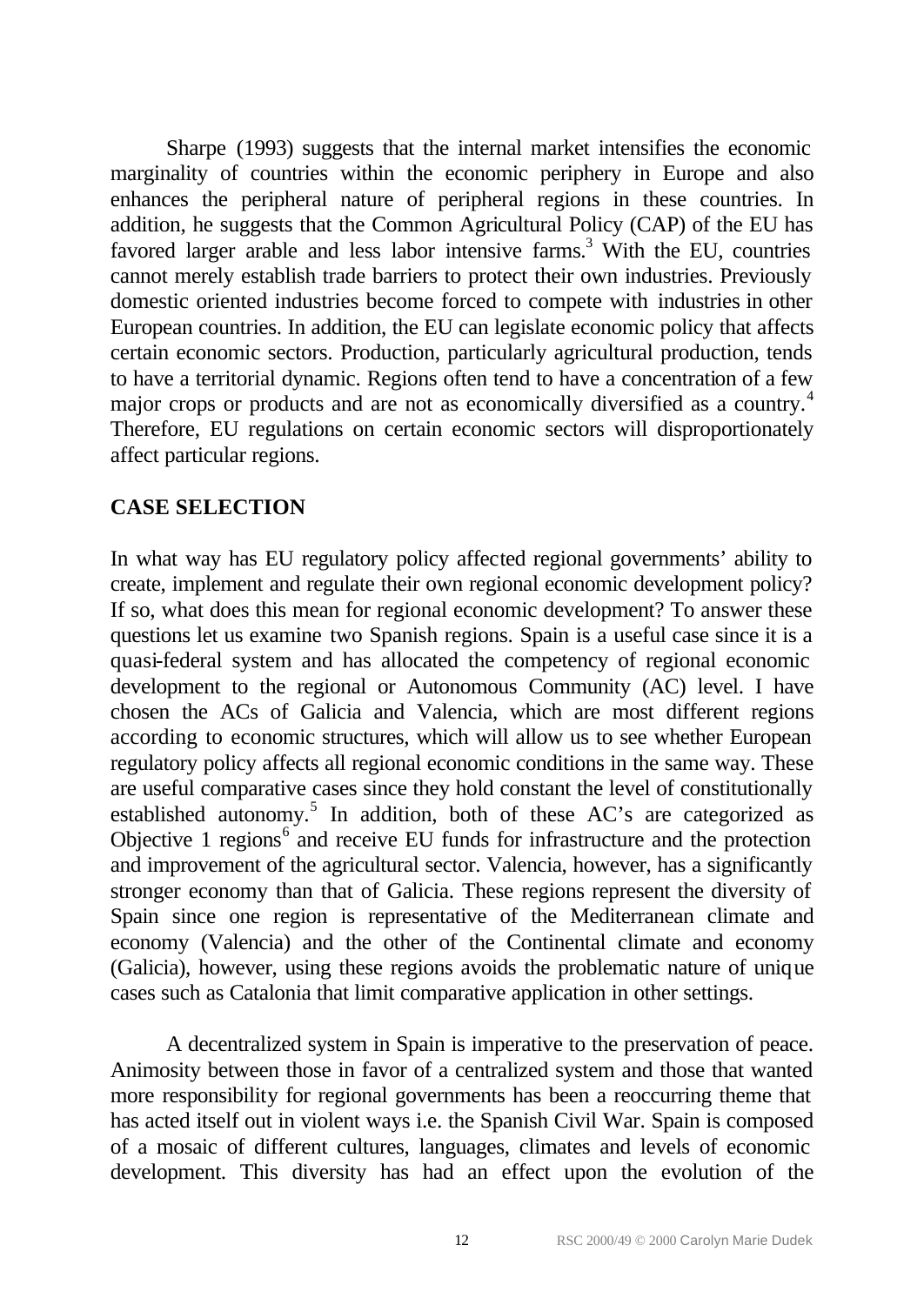Autonomous Communities (ACs) of Spain (Pérez-Díaz, 1990). I propose that this diversity has also led to a variation in how the EU affects each Spanish AC.

Economic disequalibrium among Spanish regions historically has been a source of tension between central and regional governments and among regional governments. Economic disparity, in part, is due to Spain's geography. Some AC's have benefited from their location and have been able to have prosperous, internationally oriented trade, i.e. Valencia. By contrast, other AC's have been geographically inhibited from enjoying such benefits and have been forced to focus on domestic markets, i.e. Galicia. In addition, Spain consists of continental, mediterranean and tropical climates. This geographic condition facilitates a diverse economy, particularly in the agricultural sector. This means that the central government of Spain has the difficult task to create and to implement a single agrarian policy, and to present and defend it at the European level.

To understand better how the EU might affect regional economies and regional governments' economic development policy-making ability in Galicia and Valencia, let us examine the agricultural sectors in these regions vital to their economic success. Agriculture is useful to examine since the formulation of regional development policy, including agriculture and fishing policies are important competencies allocated to the AC's and established in the statutes of each  $AC$ <sup>7</sup> Considering the importance of agricultural and fishing sectors in Spain and the historic tensions concerning the lack of a decentralized regional development policy under Franco it is obvious that these are very important competencies given to the regions. Therefore, their preservation is central to the success of a decentralized system in Spain.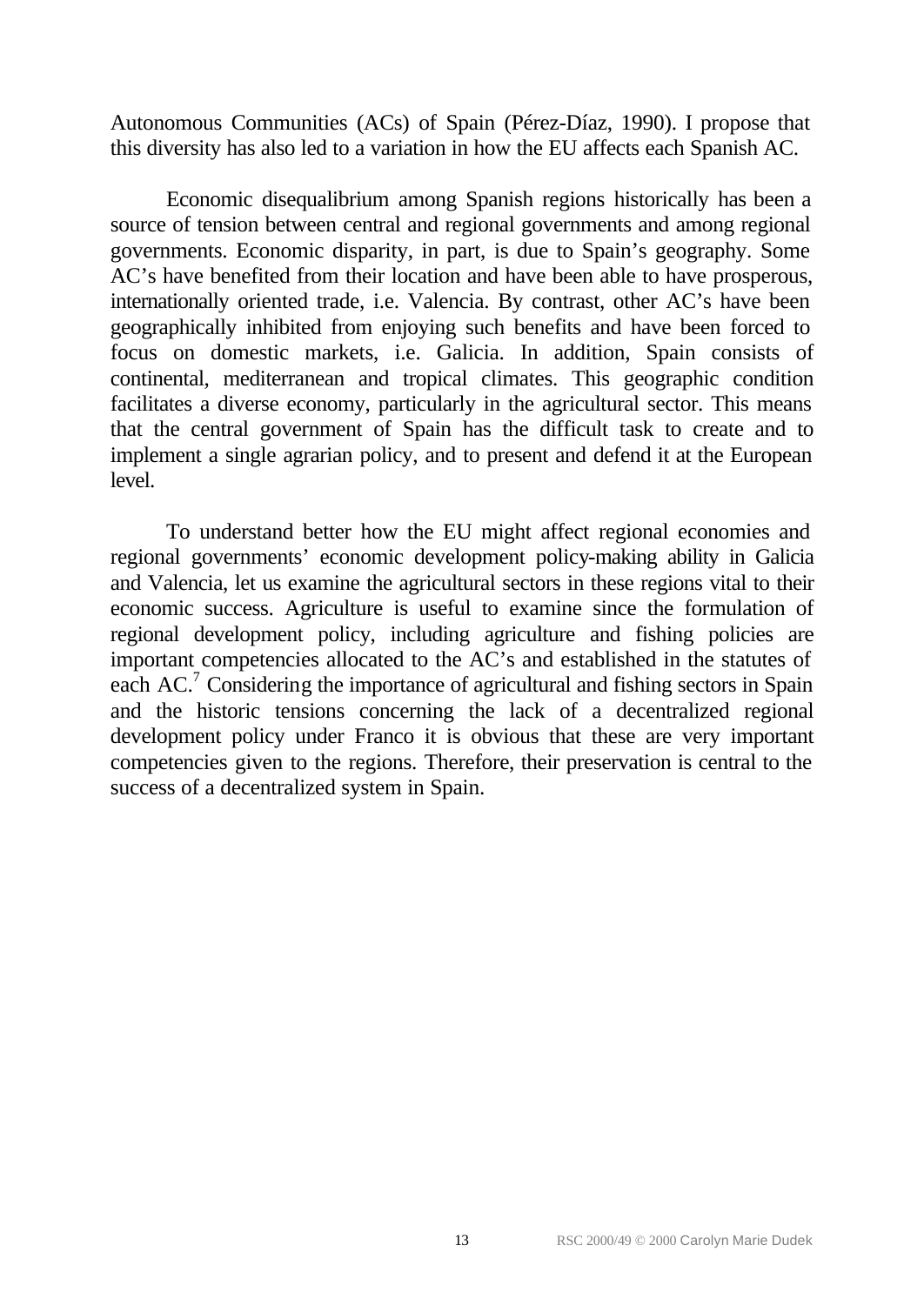## **SPAIN'S ACCESSION OF THE EU AND ITS IMPACT UPON AGRICULTURE**

Spain's accession into the European Community was somewhat problematic because Spain's unique conditions introduced a whole new set of challenges to further integration. Spain's economy was predominantly agricultural and closed to international trade. Its agricultural sector was still using older technologies. The industrial sector was hurt by the oil crisis, employment was a problem since women were just beginning to be incorporated into the work place and those moving from rural areas to Madrid to find work encountered difficulties since they did not have proper skills (interview, Ministry of Economics, 1997). One of the biggest difficulties was that Spain's economy had been quite insular and was closed to international trade. Spain was still an industrializing country. Workers salaries were lower than the rest of Europe, which gave Spain a competitive advantage in industry.

Spain's agricultural sector was especially problematic. Unlike other countries in the EU, Spain has a continental, mediterranean and tropical agricultural sector. Other European countries, especially France, were quite vigilant with Spain's accession because it meant new competition for their agricultural products. Farmers from the Southeast of France were particularly watchful of Spanish accession and used political pressure to protect their agricultural interests in Europe.

The region of Galicia historically has had an agriculturally based economy. In 1989, the region produced 28% of Spain's milk production, 17% of Spain's total beef and 30% of Spain's wood (Xunta de Galicia, 1989: 19). Modernization of the agricultural sector, however, is limited due to the practice of *minifundismo,* the use of small plots of land (Xunta de Galicia, 1989: 19-20). Disperse appropriation of land places limitations upon production and efficiency of production. In addition, lack of infrastructure in Galicia detracts from the ability to transport goods. Even though Galicia has a relatively large milkproducing sector, 30% of its product is processed outside of Galicia (Xunta de Galicia, 1989: 20). Although Galician agriculture is technologically underdeveloped, as demonstrated by the continued use of horses for plowing and machetes for cutting crops, agriculture still remains an important economic sector for the region.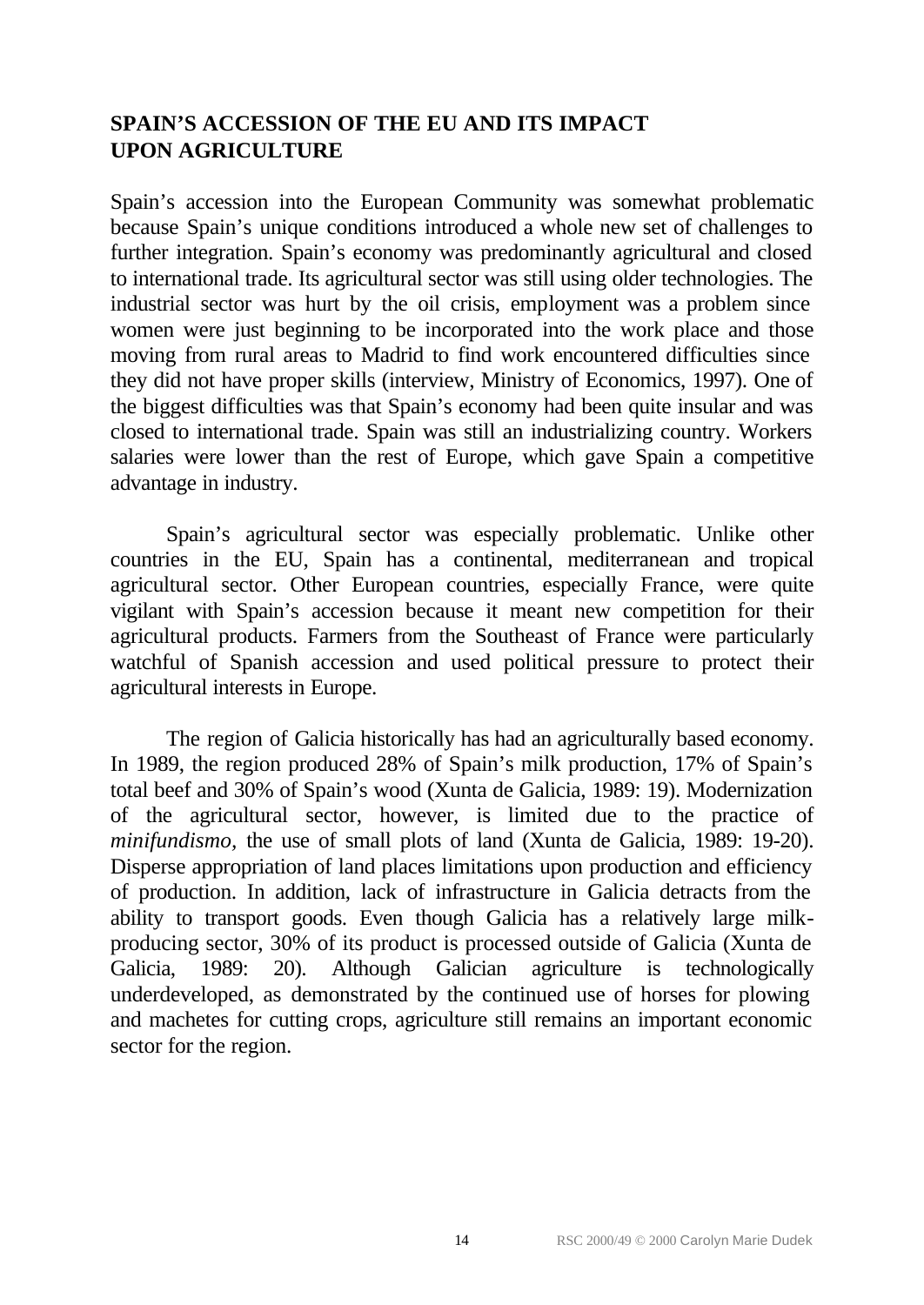

## **Figure 1: Percentage that Agriculture and Fishing Contribute to GNP**

**Source**: Fernández, Gonzalo. *La economía agraria gallega en 1994*. Expansión: Madrid, 1995.



**Figure 2: Percentage Employed in Agriculture: Galicia, Spain and Europe**

**Source**: Xunta de Galicia. *PDR 1989-1993*. Consellería de Economía e Facenda, 1989. Xunta de Galicia *PDR 1994-1999*. Consellería de Economía e Facenda, 1996. European Commission. *Eurostat: Labor Force Survey*, 1995.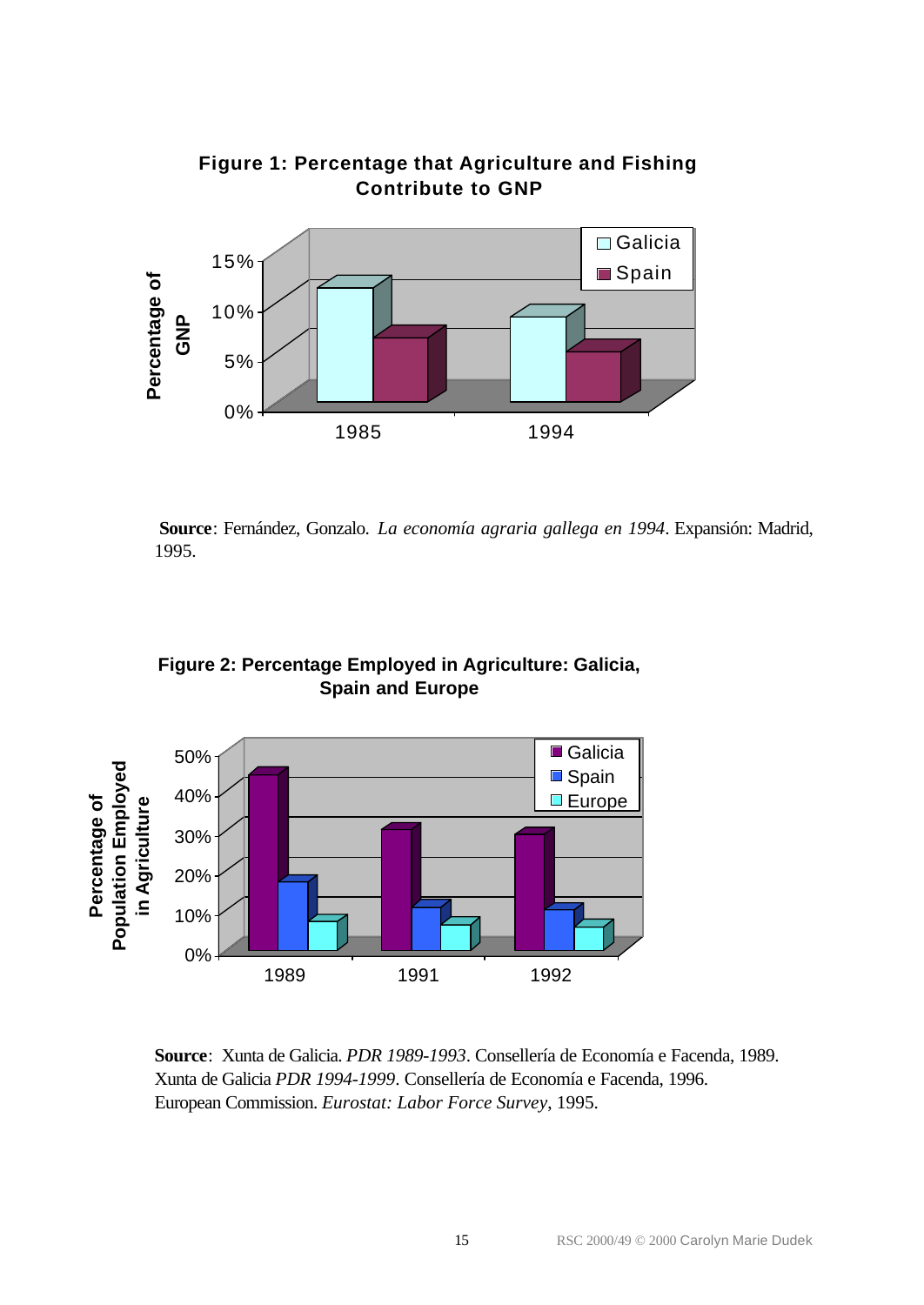## **MILK QUOTAS: THE CURSE OF ACCESSION**

As part of Spain's accession agreement and in cooperation with CAP, restrictions were placed on milk, wine and sugar to stabilize EU subsidies in these sectors. For some sectors, however, these restrictions were insufficient for the development of normal agriculture in Spain (Ministry of Agriculture, interview, 1997). One of the sectors often suggested as one of Spain's most hurt is the dairy sector. The milk quota placed on Spain is below the level of Spanish consumption. Therefore, Spain has become dependent upon imported milk. The quota amount was created from producers reported amount of milk production. Some public officials suggest that farmers under reported their production, which caused the creation of an inaccurate quota (Member of Galician Parliament, interview, 1996). Whether this is true or not the quota has been insufficient to meet the demands of the consumer and the capability of producers.

Spanish dairy farmers are not permitted to produce above the set quota and when they do they must pay a high penalty. Improved technology also makes this situation more problematic because with improved animal health and genetics a farmer may have the same amount of cows, but is now able to produce more milk. The farmer, however, is not allowed to produce more. The establishment of milk quotas is one of the historic repercussions of Spain's entrance into the EU (Ministry of Agriculture, interview, 1997).

Milk quotas in the EC were first created in  $1984$ .<sup>8</sup> The quota was created in response to a crisis of milk surplus in northern Europe. To remedy the problem of over-production, demonstrated by mounds of butter and powdered milk, the EC established quotas to avoid such surplus and to make European milk more competitive. Spain entered the EU just following this crisis, making it necessary to enforce quotas upon Spanish milk production. The historical context suggests that perhaps this crisis of over-production influenced the placement of a rather high quota on Spain to provide a new market for European milk products and to control competition that might come from Spain. In addition, the fear of repeating the crisis may also have contributed to the establishment of a stringent quota.

If we examine Spain's import and production of milk it is clear that imports have increased at a faster rate than production. Table 1 below demonstrates that Spain's milk production has remained constant since its membership in the EU. Meanwhile, imports more than tripled since the year prior to Spain's entry into the EU, 1985. Have imports increased because Spain or more specifically, Galicia, is incapable of producing more milk?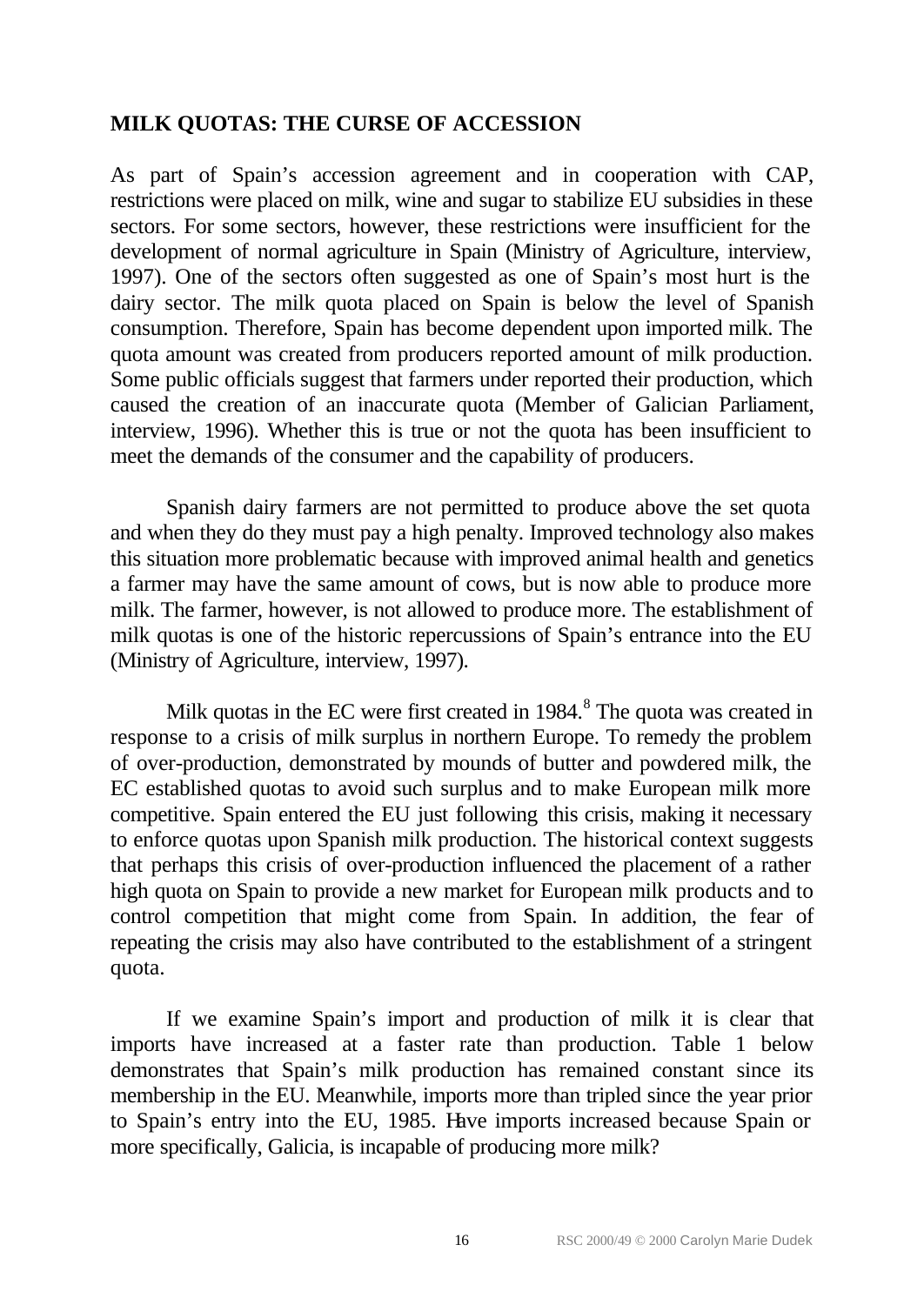In actuality the Galicians are capable of increasing their milk production. Table 2 below demonstrates that Spain has produced above its allotted quota and has been forced to pay high penalties for doing so. Galicia has also paid a high price for over-production. For example, (see figure below) in the 1995-96 fiscal year, Spain was forced to pay a 7,400 million pesetas (*La Voz de Galicia,* December 6, 1996) in penalties for an over production of 126,000 tons of milk (*La Voz de Galicia,* December 4, 1996). Galicia alone contributed approximately 2,500 million pesetas or 29.6% to the penalty (*La Voz de Galicia,* December 6, 1996). Considering that Galicia is one of the poorest regions in Spain these penalties are of concern.

When the EU first announced the fine, Spain's agricultural minister responded to public outcry and stated that she had already presented a petition to the EU to reduce the fine. The European Commission in early December 1996 responded and asserted that they had received no such request (*La Voz de Galicia,* December 5, 1996). Eventually, the Agricultural Minister presented a petition to the EU, but her request was denied. A less than immediate reaction on the part of the Spanish government suggests that perhaps the issue of milk production was not as important as protecting other industries that are less problematic in Europe, which is related to the strategies of competitive advantage.

| Year                        | Total Milk Product Imports (in tonnage) into<br><b>Spain</b> |
|-----------------------------|--------------------------------------------------------------|
| 1985 (prior to EC adhesion) | 180,935                                                      |
| 1986                        | 343,367                                                      |
| 1994                        | 690,992                                                      |

**Table 1: Import and Production of Spanish Dairy**

| Year | Total Spanish Milk Production (1,000 liters) |
|------|----------------------------------------------|
| 1986 | 6,583,008                                    |
| 1994 | 6,519,966                                    |

Source: *Anuario de Estadisticas Agraria*, Ministerio de Agricultura, Pesca y Alimentacion, 1985, 1986, 1994.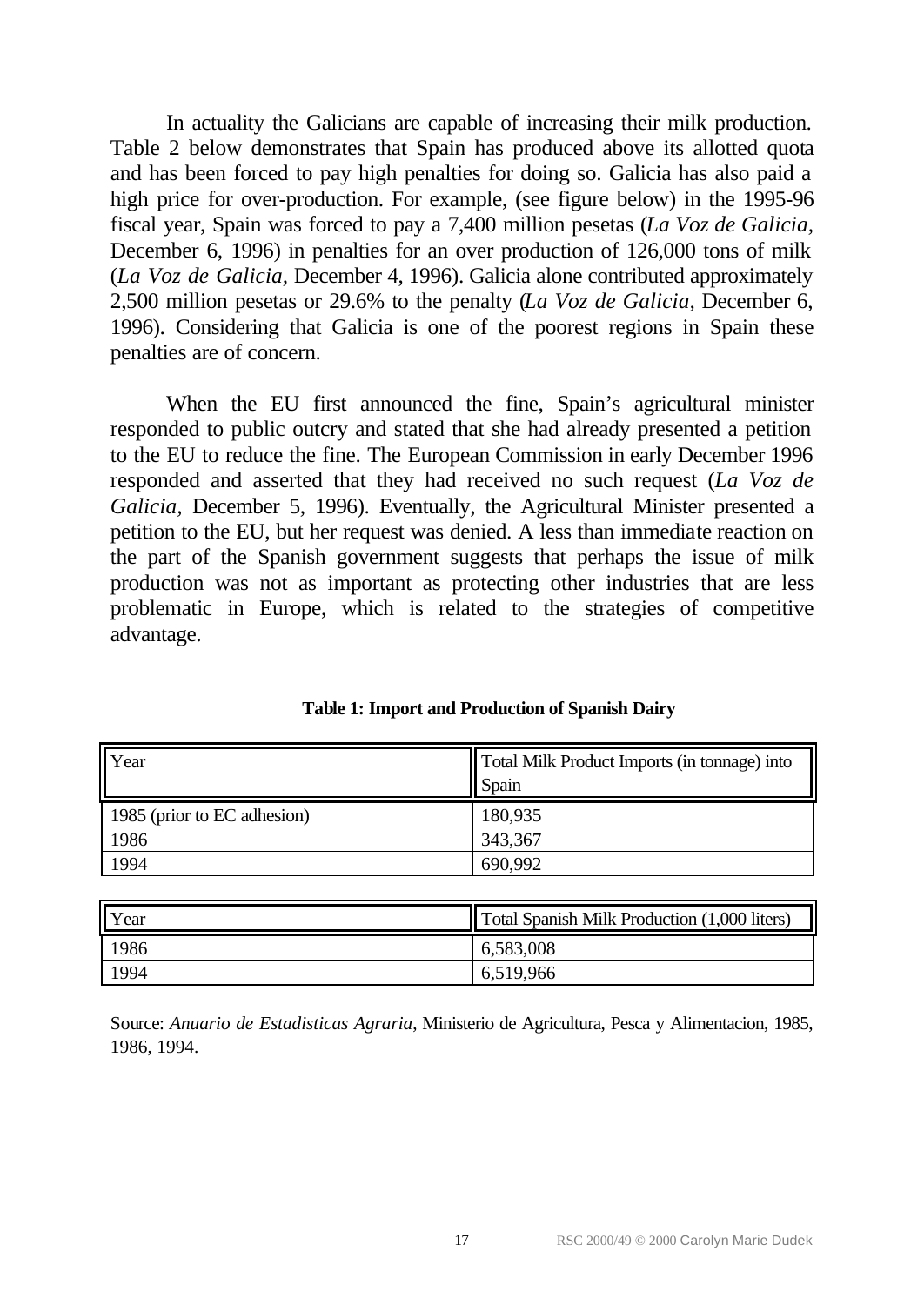| Year    | Amount Exceeding Quota (tons) | Penalty (millions of pesetas) |
|---------|-------------------------------|-------------------------------|
| 1988-89 | $+539$                        | 23,420                        |
| 1989-90 | $+1,330$                      | 57,683                        |
| 1990-91 | $+1,506$                      | 71,871                        |
| 1991-92 | $+665$                        | 31,601                        |
| 1992-93 | $+330$                        | 15,360                        |
| 1993-94 | $+29,157$                     | 1,680                         |
| 1994-5  | $-42,800$                     | $\Omega$                      |
| 1995-96 | $+126,000$                    | 7,400                         |

**Table 2: Production of Milk in Spain and EU Penalty for Quota Over-Production**

Source: "La Supertasa láctea equivale a la producción de 14,000 vacas" *La Voz de Galicia,* November 19, 1996, pg.65-original source- Spanish Ministry of Agriculture

To better evaluate the quota system lets compare Spain with Italy. Both countries have a similar agricultural structure, i.e. northern regions produce milk products and southern regions Mediterranean products. Italy, however, is one of the founding members of the EU. As mentioned earlier, Spanish officials suggest that Spain was given a lower quota than other member states due to their late entry and economic situation of common agricultural policy in Europe. The milk reference quantities of Italy and Spain are as follows:

| Table 3: Milk Reference Quantities for Italy and Spain: 1996-97 Quota |  |  |  |
|-----------------------------------------------------------------------|--|--|--|
|-----------------------------------------------------------------------|--|--|--|

| Country      | <b>Total Reference Quantity (million</b><br>tons) | <i>%of total</i> |
|--------------|---------------------------------------------------|------------------|
| <b>Italy</b> | 9.930                                             | 8.5%             |
| Spain        | 5,567                                             |                  |

**Source:** Commission of the European Union. DG XI D1. "Situation and Outlook: Dairy Sector." April, 1997.

Table 3 above demonstrates that the Italian milk quota is 56% more than the Spanish quota. The larger quota size may be merely due to the fact that Italy has a larger milk producing sector and greater consumption to compensate for the higher supply. Upon closer examination, this does not seem to be the case. If we compare the total number of dairy cows and the amount of land holdings devoted to this sector, the numbers do not support the need for Italy to have a larger quota.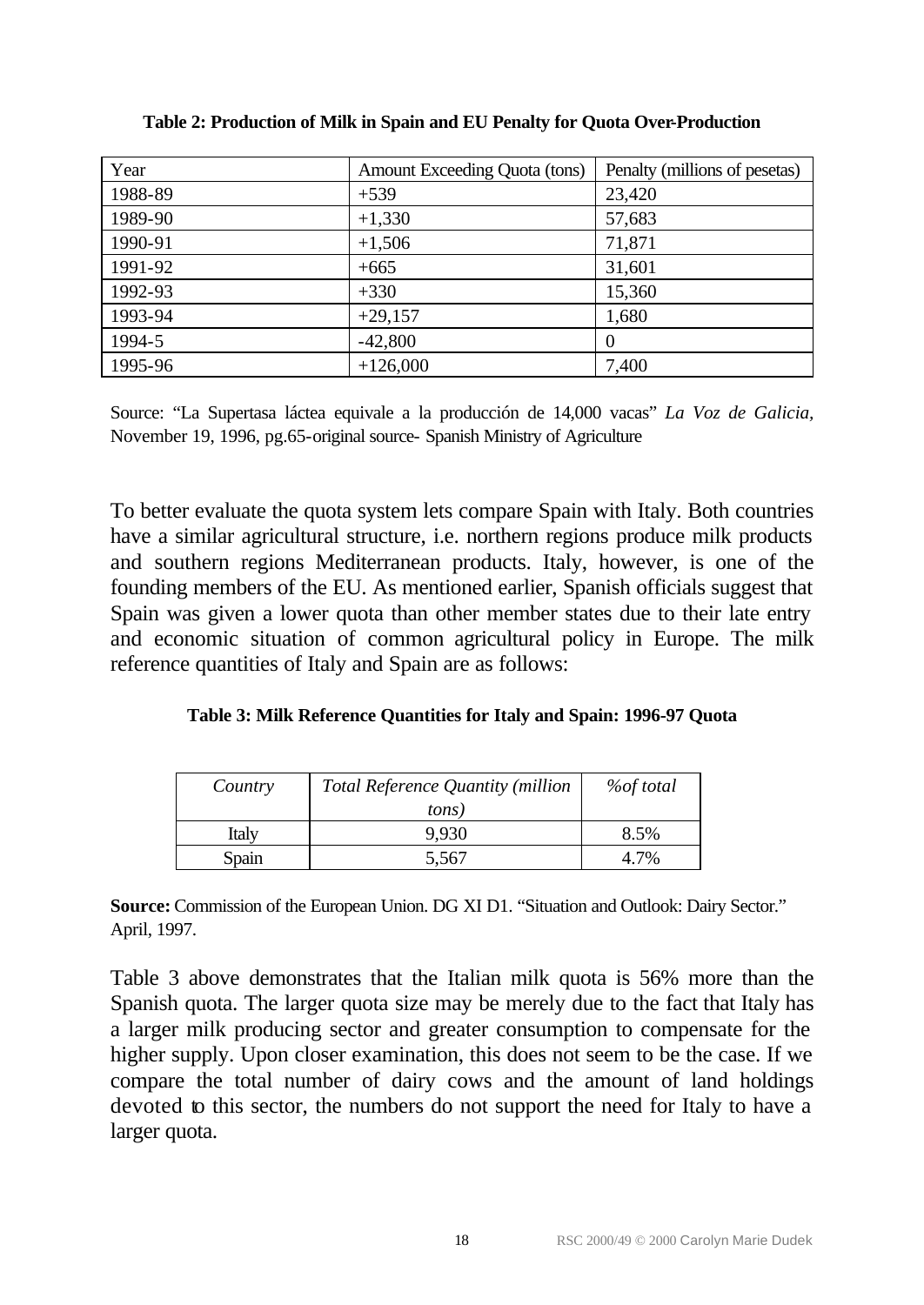#### **Table 4: Survey on the Structure of Agricultural Holdings, 1993—Animal Breeding**

| Total holdings (x 1000) Dairy Cows |       |  |  |
|------------------------------------|-------|--|--|
| <b>Spain</b>                       | 144   |  |  |
| <b>Italy</b>                       | 143.1 |  |  |

Source: Office of Statistics of the European Union. *Basic Statisitics of the European Union*, 1999: 288-89

#### **Table 5: Survey on the Structure of Agricultural Holdings Broken Down by Type of Farming, 1993—Cattle--Dairy**

| Total holdings x 1,000 (acres) |      |  |
|--------------------------------|------|--|
| <b>Spain</b>                   | 83.4 |  |
| <b>Italy</b>                   | 66.0 |  |

Source: Office of Statistics of the European Union. *Basic Statisitics of the European Union*, 1999: 292-93

#### **Table 6: Consumption of Fresh Milk Products (Except Cream)**

| Kg per Head per Year |       |  |  |
|----------------------|-------|--|--|
| Europe 15            | 111.2 |  |  |
| Spain                | 125.8 |  |  |
| Italy                | 62.1  |  |  |

Source: Office of Statistics of the European Union. *Basic Statisitics of the European Union*, 1999: 263

Tables 4, 5 and 6 demonstrate that Spain has more land holdings for dairy production, equal holdings for dairy cattle breading and higher levels of milk consumption than Italy. Why then does Italy have a larger quota than Spain? One way to answer this question is to suggest that agricultural regulatory policy tends to be a much more politicized sector. This is attributed to the very nature of agricultural policy with its need for subsidies and the strong agriculture lobbies of member states. This explanation, however, does not provide a complete answer. As suggested earlier, since Italy was an older member of the European Community it was able to have a stronger bargaining position regarding Spanish accession. Spain, as a new member of the "club" needed to abide by the conditions of the accession treaty set forth by the current members. There was such a strong desire on the part of the Spanish elite and general population to join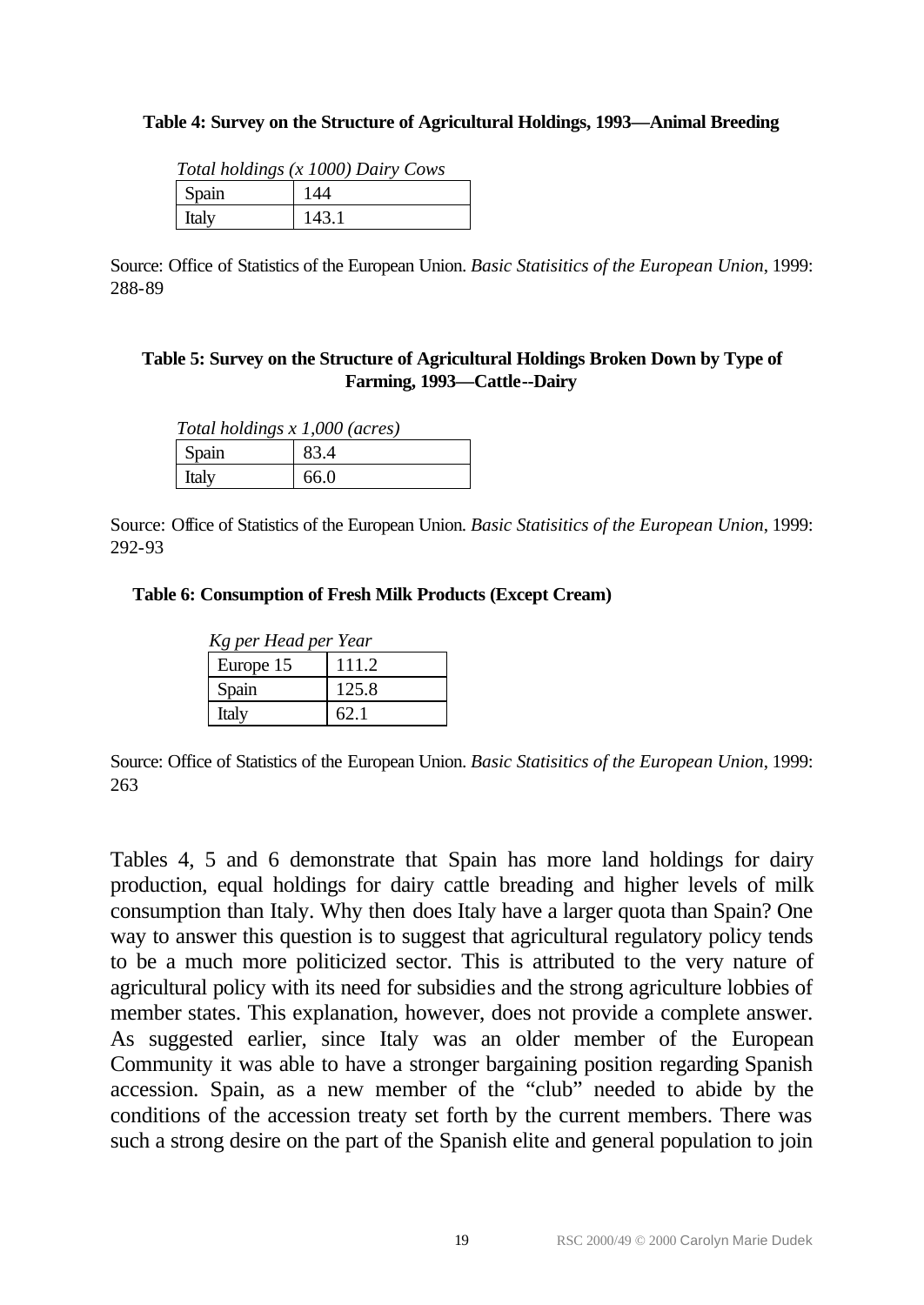the European Community that Spain was willing to do so, even to their own detriment, since the benefits outweighed the costs.

# **TERRITORIAL IMPACT OF EU MILK REGULATIONS**

The issue of milk quotas demonstrates that EU regulations have not only a sectoral effect, but also a regional one. Milk production in Spain is concentrated in the Cantabrias, the northern region. Thus, only some ACs are affected. Milk quota regulations restrict the ability of certain ACs, like Galicia, to legislate and implement policy. Although 10,000 dairy farmers protested against the Xunta (government of the AC of Galicia) in response to EU policy there is very little the Xunta can do to remedy the situation. EU stipulations restrict the policy-making agenda of regional governments and as a result some regional governments like Galicia, are finding their policy-making abilities constrained. The issue of EU dairy regulations suggests that EU regulations have not only a sectoral impact, but also a territorial one since certain agricultural sectors are located only in specific regions. These regulations especially affect a region like Galicia since 29% of its population is employed in agriculture; fishing and milk production being two of the main agricultural products of the region (European Commission, 1996).

# **EU INDUCED FISHING RESTRICTIONS: A DOUBLE WHAMMY FOR GALICIA**

The fishing industry also received restrictions with the entrance of Spain into the European Community. European fishing policy was quite limited at the time of Spain's accession and not ready to include the large Spanish fishing fleet (interview, Agricultural Ministry, 1997). In addition, international agreements necessitated restrictions on the fishing sector. As a result, fishing restrictions concerning how many boats, how much they could capture and where they could fish were established. The fishing agreements have a regressivity clause that fixes the limits on fishing increases each year. The purpose of this is to stabilize the European Communities fishing sector.

Fishing is a significant part of Galicia's agricultural sector. Galicia contributes 50% of Spain's preserved seafood industry (Xunta de Galicia, 1989: 22). Regionally 4.5% of the Galician population is employed in fishing which constitutes 42.3% of the national employment in this sector (European Commission, 1996). An additional 5.1% of Galicia's population is employed in industries and services related to fishing such as commerce, fish conserves and boat construction(European Commission, 1996). This makes Galicia strongly dependent on the fishing industry with its 1600km of coast and more than 80 ports (European Commission, 1996).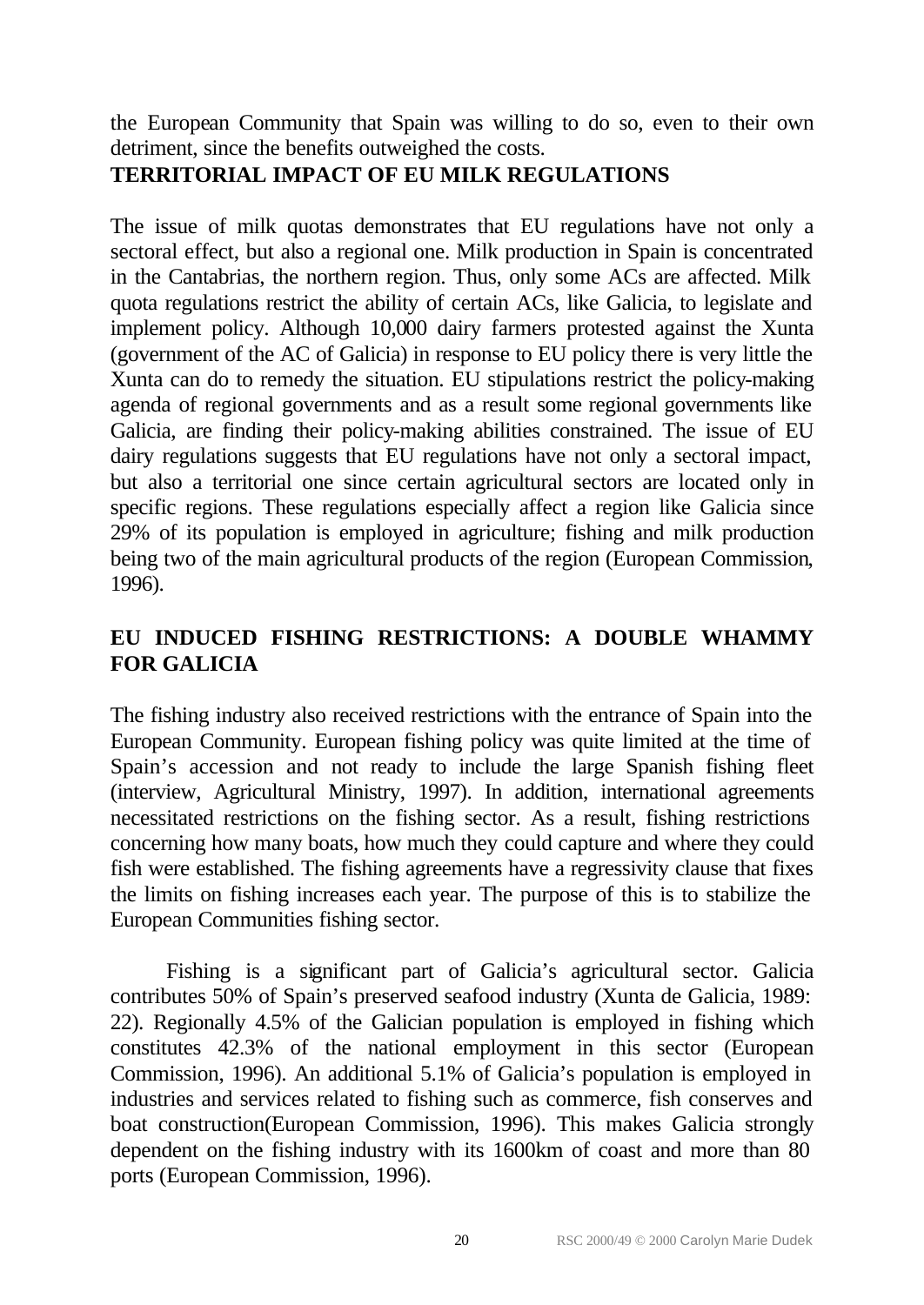As important as this sector is for the Galician economy it has many problems that limit its capabilities. Galicia is dependent on many international fishing agreements. This means that Galicia, in accordance with these agreements, progressively has decreased the use of international waters and receives less access than before to the resources of third world countries. This has caused a marked reduction in Galicia's fishing capacity (European Commission, 1997). The Xunta of Galicia suggests that some of the other limitations to the fishing sector are: relatively little knowledge or availability of actual or potential marine resources; the Galician fishing fleet is obsolete; little ordering and regulating channels of commercialization and an insufficient level of associationalism (Xunta de Galicia, 1989).

The Act of Adhesion, 1986 adversely affected the fishing sector. Initially, the Community of ten member states had a relatively flexible fishing policy established in Regulation 170/83, which simply consisted of a total number of captures permitted and its distribution in the form of a quota. The restrictions placed upon Spain's fishing sector were much more severe than the original ten experienced (Carderera, 1995).<sup>9</sup>

As mentioned earlier, the restrictions placed on fishing tend to have a regional impact since it only affects coastal regions. For example, unemployment in merchant fishing in Spain is 21,000, 17,000 of those unemployed are Gallegos (*La Voz de Galicia,* November 16, 1996). That means that three out of every four unemployed is a Gallego. In part, this increase in unemployment is linked to the impact of EU fishing policies. EU policy is aimed at gradually decreasing the number of capture. The Commission's goal is to decrease Spain's fleet potential from the 1994 amount of 1,764,391 to 1,564,391 and tonnage to be decreased from the 1994 rate of 570,504 to 470,504 (European Commission, 1996: 69b). EU members are forced to follow these regulations, but Galician fisherman are dissatisfied since they must compete with third world countries like Morocco who do not have to abide by the same rules.

To improve poor fishing conditions the central and regional governments have designated funds to improve the situation of Galician fishing. In addition, the EU operative program for 1994-1999 community structural funds has allocated money to the fishing sector. In particular, financial instruments for fisheries guidance (FIFG), is an EU fund for the adaptation of the structures of the fishing sector. FIFG is designed to provide financial assistance that is "crucial for the structural adaptation necessary to achieve the objectives of the common fisheries policy" (Council Regulation 2080/93).<sup>10</sup>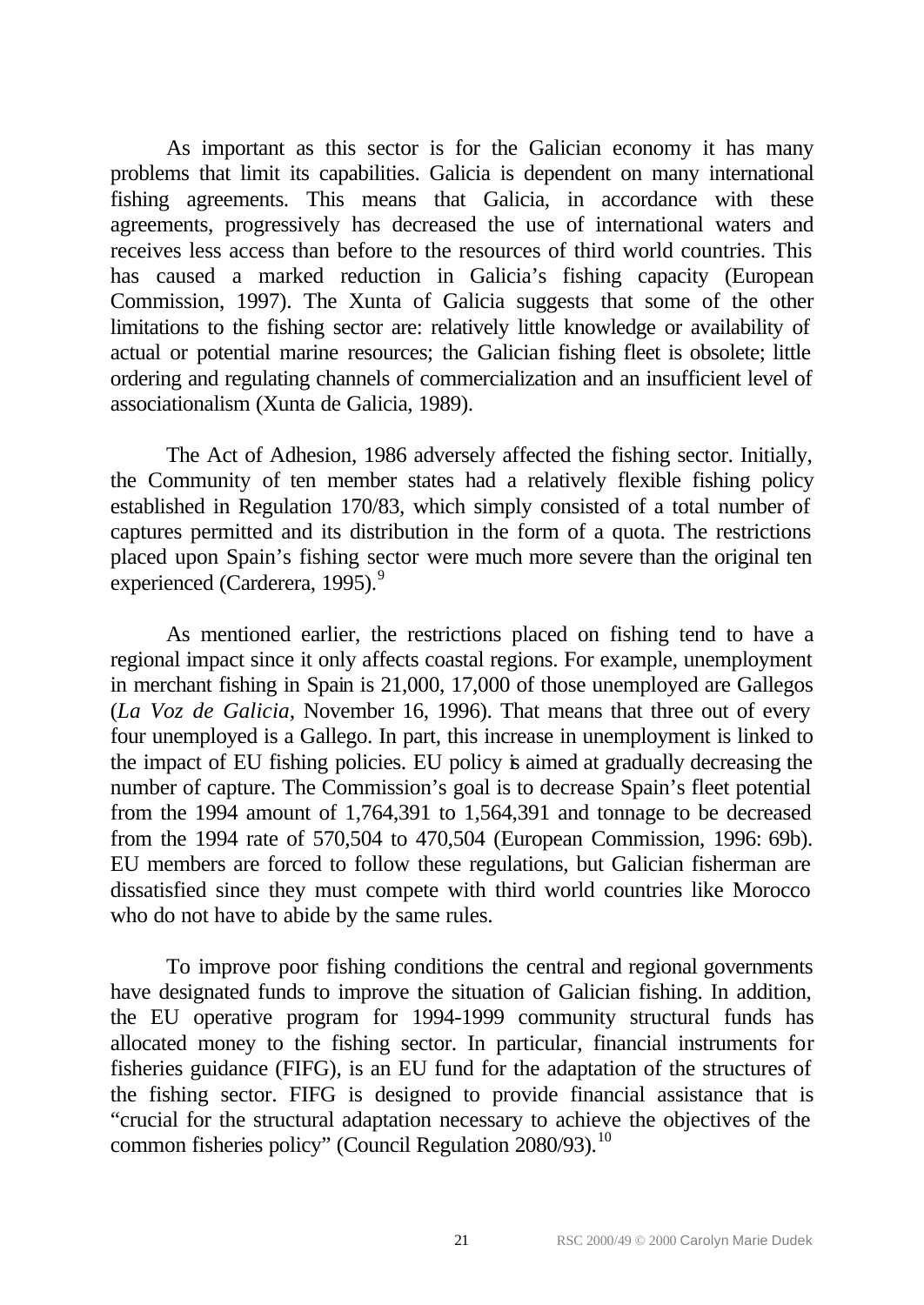What sort of recourse do the ACs and their affected industries have in the EU to remedy their situation? One venue is the European Court of Justice (ECJ). In a court case of *Area Cova, S.A., and others verses The Council of the European Union* in the matter of T-194/95. The Xunta declared that since

"the structure of the economy and the society of the AC of Galicia depends essentially upon the sector of fishing and this conforms with the Spanish Constitution of 1978 and its Autonomous Statute, the said Community has as a mission the defense of its identity and its interests not only national, but also international, which could affect (Galicia)" (Court of 1<sup>st</sup> Instance, *Area Cova, S.A., and others vs. The Council of the European Union).*

The Secretary of the Tribunal of First Instance on March 25, 1996 decided against the intervention of the Xunta of Galicia. The argument for this decision was that:

"the Xunta of Galicia is not affected directly or individually for the Regulation (CE) nº1761/95 of the Council, on the  $29<sup>th</sup>$  of June, 1995, that modification of the Regulation (CE) nº3366/94 that establishes for 1995 determined measurements of conservation and the expenditure of fishing resources in the zone of regulations defined by the Convention about the future multi-lateral cooperation in the fishing zones of the northwestern Atlantic (DO L 171, p.1), in the measurement that sets the quota of the black fleet reserved to the community float, nor for the agreement of the bilateral fishing agreement celebrated between the European Union and Canada. In addition, the demand of intervention only contains political arguments and not juridical in relation with the contested acts" (Court of 1<sup>st</sup> Instance, *Area Cova*, *S.A.*, *and others vs. The Council of the European Union).*

This case demonstrates that the EU will not allow Galicia to have direct influence at the EU level upon fishing policy. The decision was made regardless of the Spanish constitution and Autonomous Statute of Galicia that partially allocates competency in the fishing sector to Galicia. This case highlights the restricted role ACs have before the EU and that even the ECJ has not upheld the subsidiarity principle in certain instances where it is determined to be inappropriate.

Another EU imposed restriction is upon boat construction. Funding for ship construction has come under criticism from Brussels and international sources. Brussels accused Spain of exceeding the 180,000 million peseta maximum limit placed upon the total amount of aid that can be distributed to ship construction. The Commission has made allegations that the public ship building sector had received more aid than the officially known amount (*La Voz de Galicia,* December 11, 1996). It is believed and will be examined if the shipyards received (directly or indirectly) state aid to allow the shipyards to function as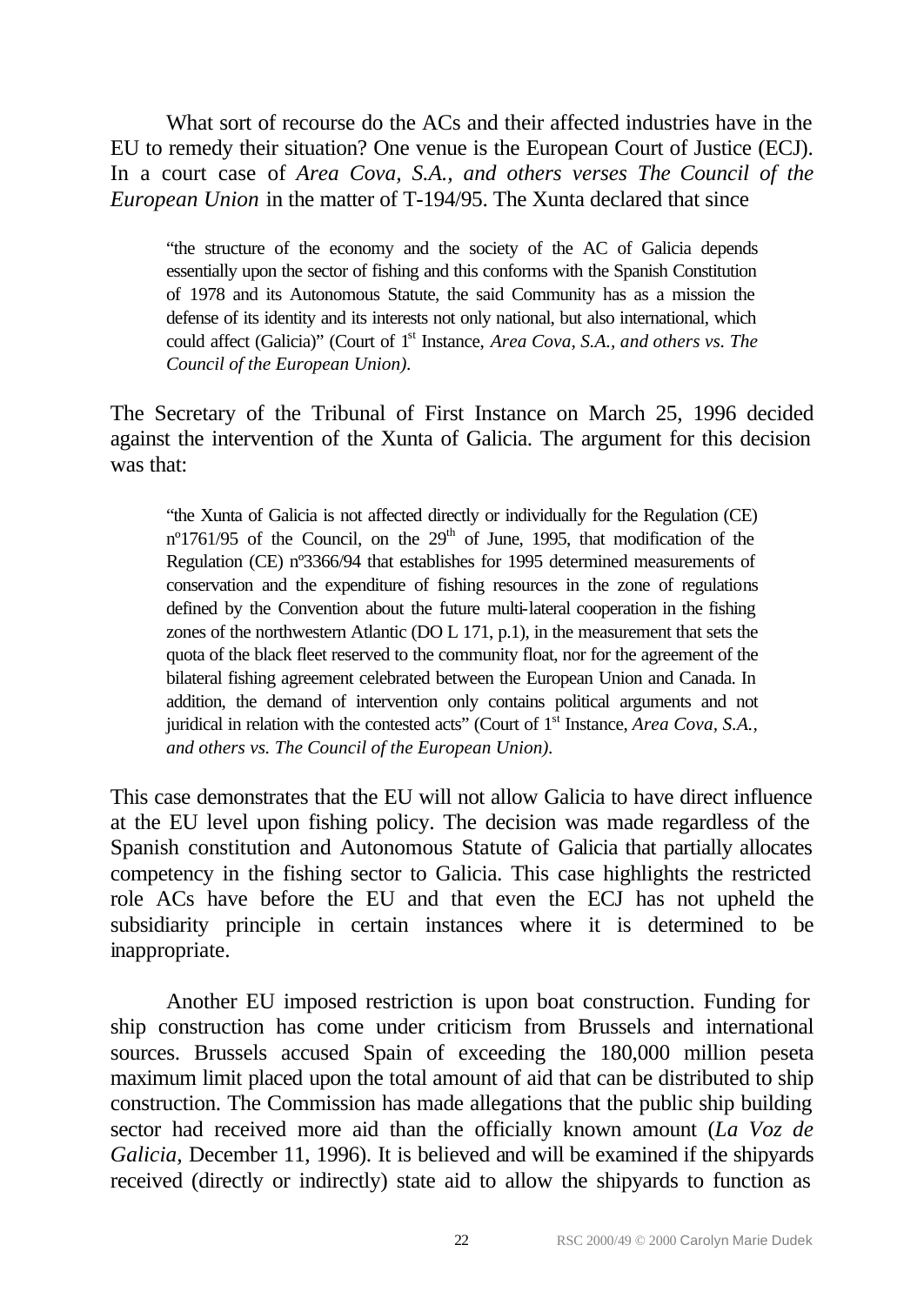usual, even though they are in financial debt. The Commission regulates that Spain cannot have more than 180,000 million pesetas in combined state and EU aid for ship construction. Great Britain and Denmark were the two countries pressuring the Commission to examine these irregularities that benefit Spanish shipyards.

In December of 1996, it was reported that the Organization of Economic Cooperation and Development (OECD), with pressure from the United States, has sought to ratify an agreement that will limit the amount of public subventions in the ship building sector (*La Voz de Galicia*, December 19, 1996). If the OECD agreement is not ratified then the Council of Ministers will propose the adoption of a policy that is exclusively a community policy. In anticipation of ratification, the Commission has decided that aid for boat construction will progressively be reduced. For 1997, the Commission proposed that aid for boat construction will be at most 9% of large ships and 4.5% for small fishing boats and for transformation work.

These EU restrictions on aid to boat construction not only hurts the ship building industry which is important to Galicia's economy, but also perpetuates Galicia's fishing industry problems associated with an obsolete fishing fleet. EU restrictions on aid to boat construction have a regional effect since only certain coastal regions are boat producers. The national government is unable to direct the amount of funds as they desire to maritime construction, which means that the amount of money the state directs to the region of Galicia is limited. EU restrictions upon government subventions of an important industry within Galicia demonstrates empirically how globalization affects regional and national governments; making it necessary for regional governments to take a more active role since the national government can no longer provide a buffer between international and regional economies.

As boat construction becomes an increasingly problematic sector for Galicia, the Xunta must find ways to accommodate for the unemployment and other socio-economic repercussions that will result in this sector. Resources are limited, this means that most likely the Xunta will either have to reallocate funds from other projects to the ship building sector or Galicia will have to suffer the consequences of a non-competitive sector. This goes against the purpose of EU regional policy, which is to diminish the gap between underdeveloped and developed regions. Regulation of aid to boat construction seems to only perpetuate Galicia's regional economic underdevelopment.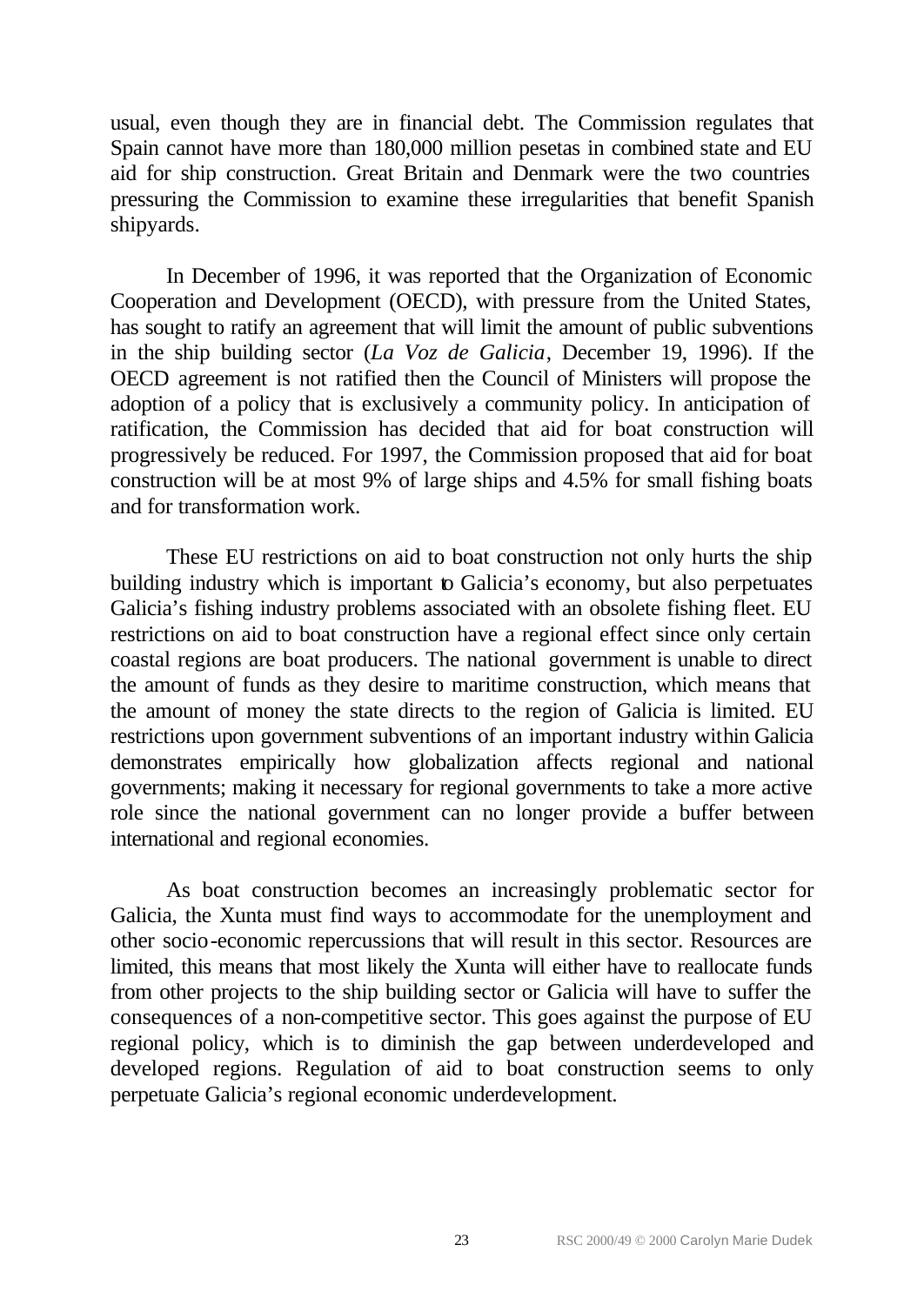## **VALENCIA: MEDITERRANEAN MIRACLE**

Quite different from the experience of Galicia, Valencia has felt no EU restrictions upon its agricultural industry. Mediterranean products such as citrus and olive oil have little competition with other EU members. Italy and Greece are the other two major producers of these products, whereas with milk production there are more EU countries that are large milk and fishing producers and are countries that are stronger players in the EU.

The Community of Valencia historically has had an important citrus export industry, particularly oranges. Approximately, 70% of Valencia's orange production is designated for export (interview, Ministry of Agriculture, 1997). For this reason, in the 60's and 70's the Committee of the Management of Citrus became active in Europe in response to the creation of European reference prices. The Citrus Committee was active in obtaining a discipline of the reference price and to ensure that the price would not decrease. Presently, Spain's citrus producers have the strongest lobby in Europe compared to other Spanish agricultural sectors. I suggest that their strength is linked to their strong institutional history, whereby they were active participants in Europe even during the reign of Franco and prior to EU membership. Early participation helped to stimulate institutional learning.

If we examine citrus production as compared to milk production, there has been an increase since EU membership, and the level of imports relative to exports demonstrates a favorable trade balance for Valencia.

Table 7 demonstrate that Spain's citrus production has increased between 1985 and 1994 by 15,821 hectares, a 6% increase. Although imports increased dramatically in 1993 and 1994, exports also continued to increase (see figure 3). Unlike milk, there is no quota placed upon production, thus citrus farmers can produce as much as they please without fear of repercussion. Since there is little citrus competition within Europe there are no production restrictions placed upon citrus. The over-production of milk, the ecological and market concerns of fishing and high European competition of both these products does not occur with Mediterranean agricultural goods. When Spain acceded to the EU, there was a program to stabilize citrus prices, but there was (and still is) no limitation on commerce or production.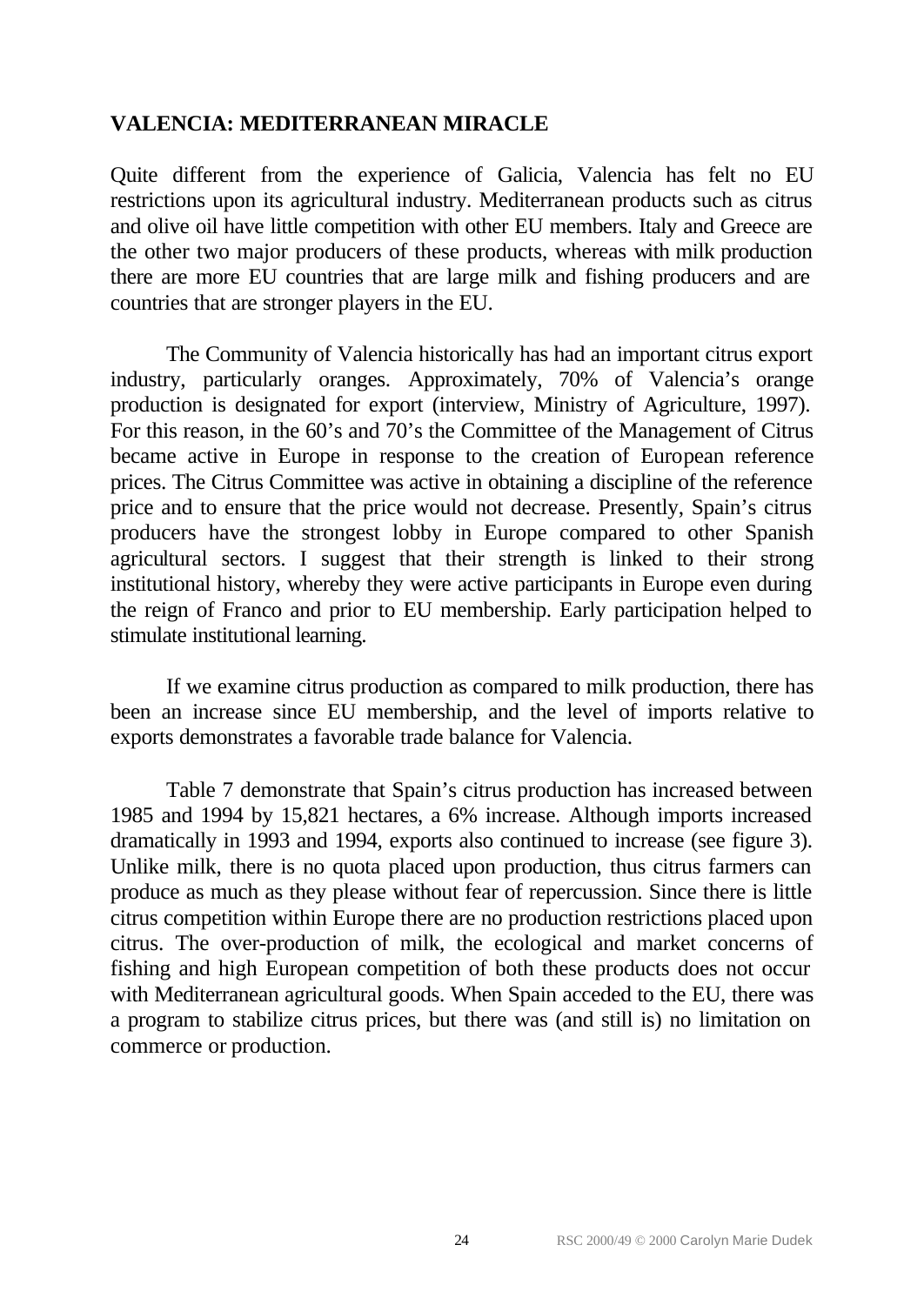|                | 1985-1986 | 1986-1987 | 1989    | 1994    |
|----------------|-----------|-----------|---------|---------|
| C. of Valencia | 173,166   | 173,015   | 176,012 | 181,255 |
| <b>Spain</b>   | 252,354   | 254,818   | 261,532 | 268,175 |

|  |  |  | <b>Table 7: Total Citrus Production (hectares)</b> |  |
|--|--|--|----------------------------------------------------|--|
|--|--|--|----------------------------------------------------|--|

**Source:** *Anuario de Estadisticas Agraria*, Ministerio de Agricultura, Pesca y Alimentacion, 1985, 1986, 1994.



**Figure 3: Import and Export of Oranges**

**Source:** *Anuario de Estadisticas Agraria*, Ministerio de Agricultura, Pesca y Alimentacion, 1985, 1986, 1994.

Similarly, there have not been EU induced direct restrictions on olive oil production. A quota system does not exist, but rather aid to olive growers is dependent upon their level of production. As production increases, EU aid to growers decreases. The table 8 demonstrates that since entry into the EU, olive oil production in Spain has increased.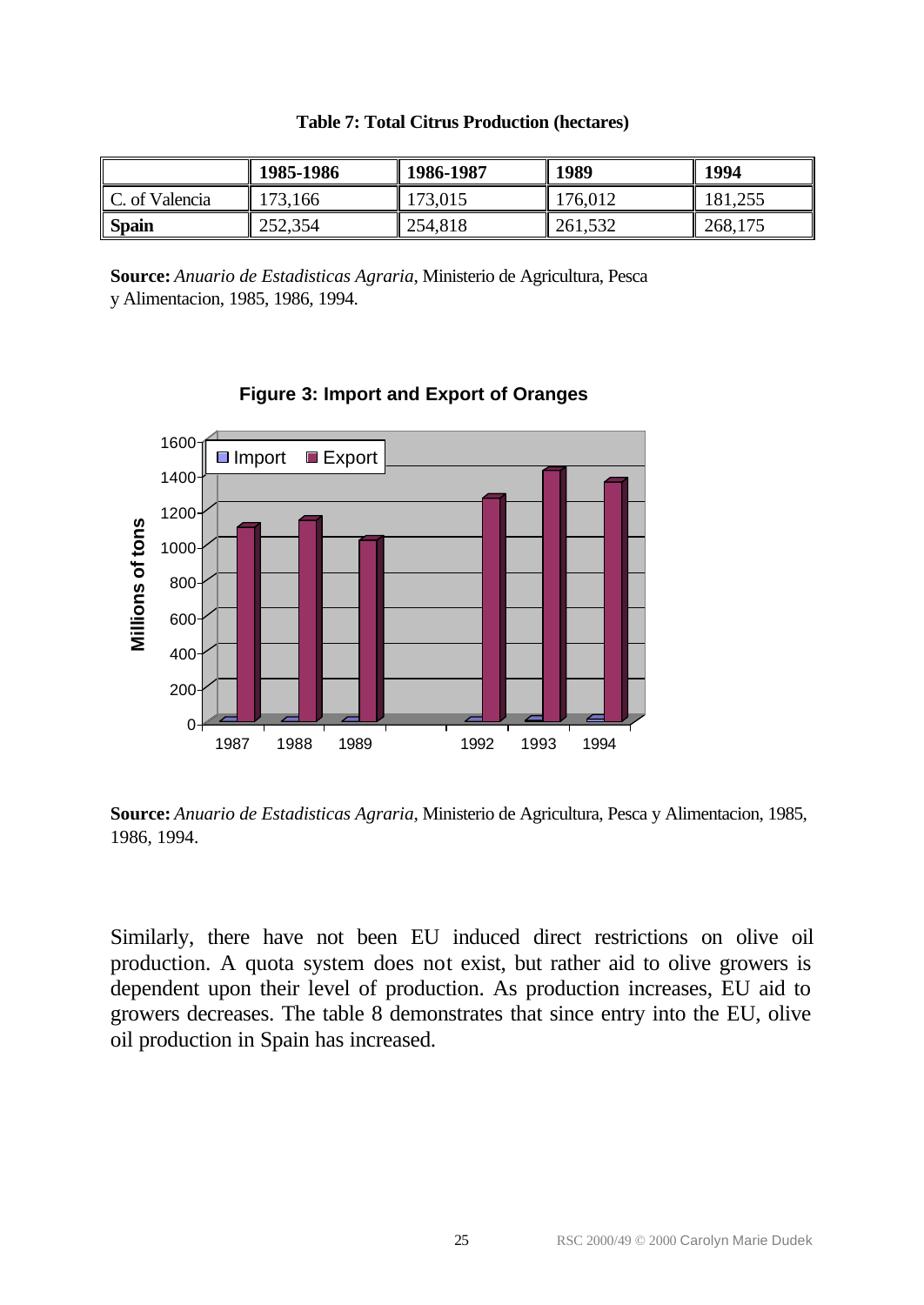#### **Table 8: Olive Oil Production**

|               | 1985-6  | 1986-7  | 1989    | 1994    |
|---------------|---------|---------|---------|---------|
| C. Valenciana | 13,313  | 15,310  | 13,289  | 10,120  |
| Spain         | 397,184 | 493,498 | 550,768 | 538,827 |

Source: *Anuario de Estadisticas Agraria*, Ministerio de Agricultura, Pesca y Alimentacion, 1985, 1986, 1994.

Regarding EU subsidies to olive growers, in the summer of 1997, the Commission proposed a new mechanism to determine the amount of aid to be distributed to growers. Rather than give aid according to production, it was proposed to appropriate aid according to the number of trees. This is problematic for olive growers, since they keep trees that do not yield fruit for environmental reasons, i.e. avoid erosion and provide nutrients in the soil. The Spanish government immediately sprang to action when the Commission created this 'tree counting' proposal. The Spanish agricultural minister invited other members of the Council of Ministers from northern European countries that are less familiar with olive oil. The ministers were brought to a scenic portion of Andalucia, the largest olive oil producing region in Spain, to taste different types of olive oil.

Quick action on the part of the Spanish Agricultural Minister demonstrates that the Spanish government was more willing to act on behalf of this Mediterranean product. The minister's reaction was unlike her less than immediate reaction concerning milk penalties. Government officials are concerned about the fishing and milk sectors, but they know that these are agricultural sectors with strong European competition. This places Spain in a weaker bargaining position in Brussels concerning continental agricultural products. Mediterranean products, on the other hand, are easier for Spain to protect in Brussels and the Spanish Agricultural Ministry will put a great deal of effort into supporting Mediterranean agricultural products because they are more likely to be effective and successful (Agricultural Ministry, interview, 1997).

In this way, Valencia has experienced very positive effects from Spain's EU membership. Their export economy has been enhanced and EU agricultural regulations have not affected the region. Thus, Valencia has maintained their competency over agriculture without restrictions and constraints from 'above'. This enables Valencia not only the ability to legislate and implement agricultural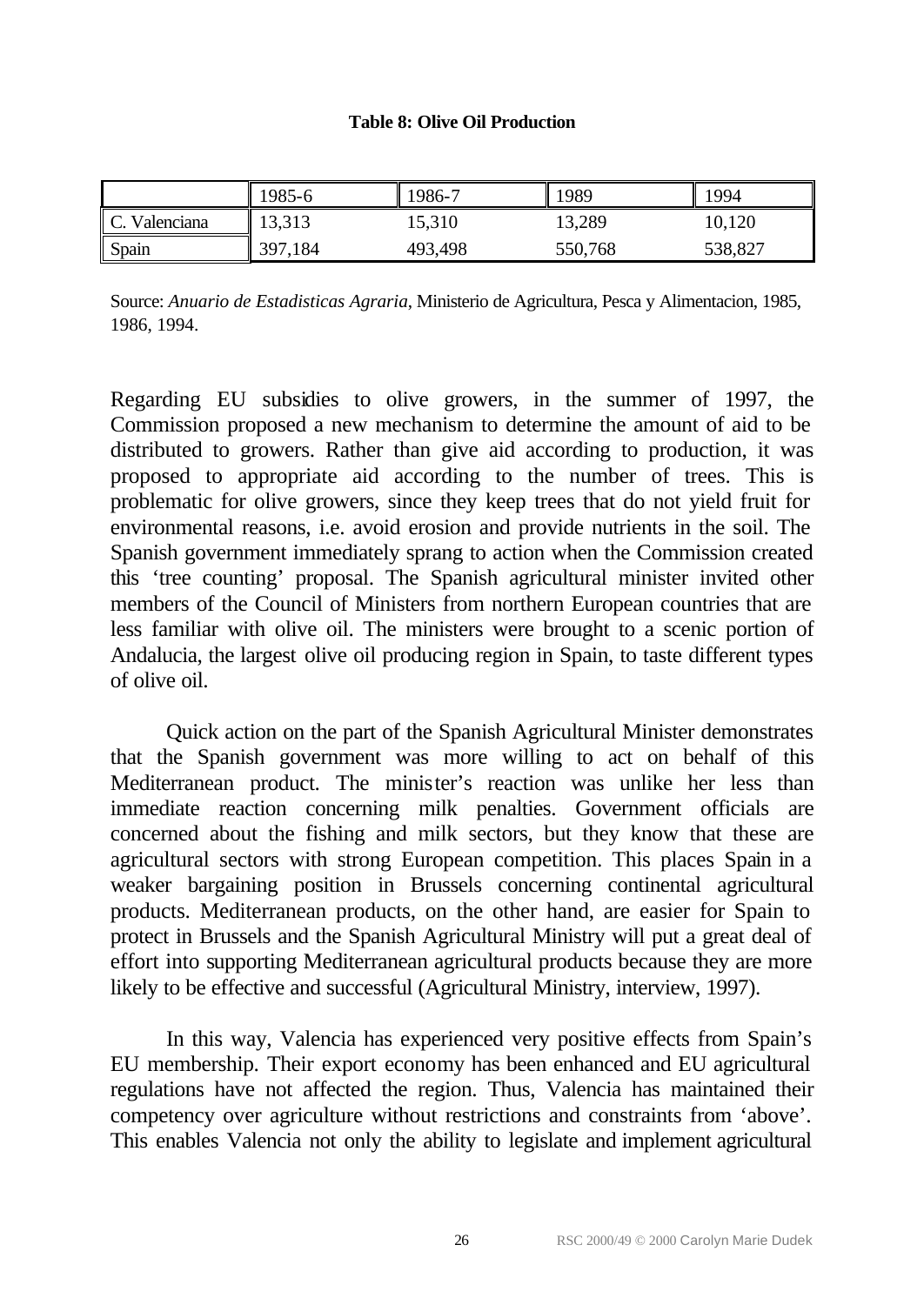policies as they deem appropriate, but it also gives them more policy making freedom regarding regional development policy. **CONCLUSION**

Improved regional government policy-making ability continues to be a trend throughout Europe and the EU does affect the extent to which this trend has taken place. The cases of Galicia and Valencia suggest that the ability of regions to legislate and implement their own economic development policies depend on: the economic conditions of the regions, the extent to which EU regulatory policy affects those conditions, and the ability of the region to influence the national EU agenda. In the case of Galicia, a peripheral region, the Spanish government has used less political resources to represent Galician concerns within the EU. Moreover, the Galician agriculturally based economy

overlaps agricultural production in other European countries, i.e. France, Great Britain and Germany. For this reason, Galicia has received more EU imposed restrictions; finding its policy-making abilities constrained.

On the other hand, Valencia's Mediterranean agriculture has very little agricultural competition from other member states. For this reason, there is no need for severe CAP restrictions upon their agricultural sectors, i.e. citrus and olive oil. EU membership has meant a flourishing of Valencia's historically export oriented economy. As a result, the region has augmented its economy and therefore has the resources to be better able to implement regional development policy. In addition, according to the principles of competitive advantage, the Spanish government has demonstrated a greater willingness to protect Mediterranean agricultural products at the European level.

EU sectorally oriented regulations have had a territorial effect. This is of particular concern since EU regional development policy was created to diminish regional economic disparities within countries and throughout Europe to ensure a successful single market. EU policy initiatives in the form of regulations, however, have defeated the purpose of EU regional development policy and have actually maintained regional disparities. Since these regulations only affect certain regions, the ability for ACs to implement and legislate their own regional development and agricultural polices, (which are their competencies established in their statutes and the constitution) varies across Spain.

With globalization and continued European integration it has become increasingly important for regions to take an active role in regional economic development. In light of changes in the international economy it has become increasingly important for lesser-developed regions to have a strong state role in order to implement effective policies that will promote development. Therefore,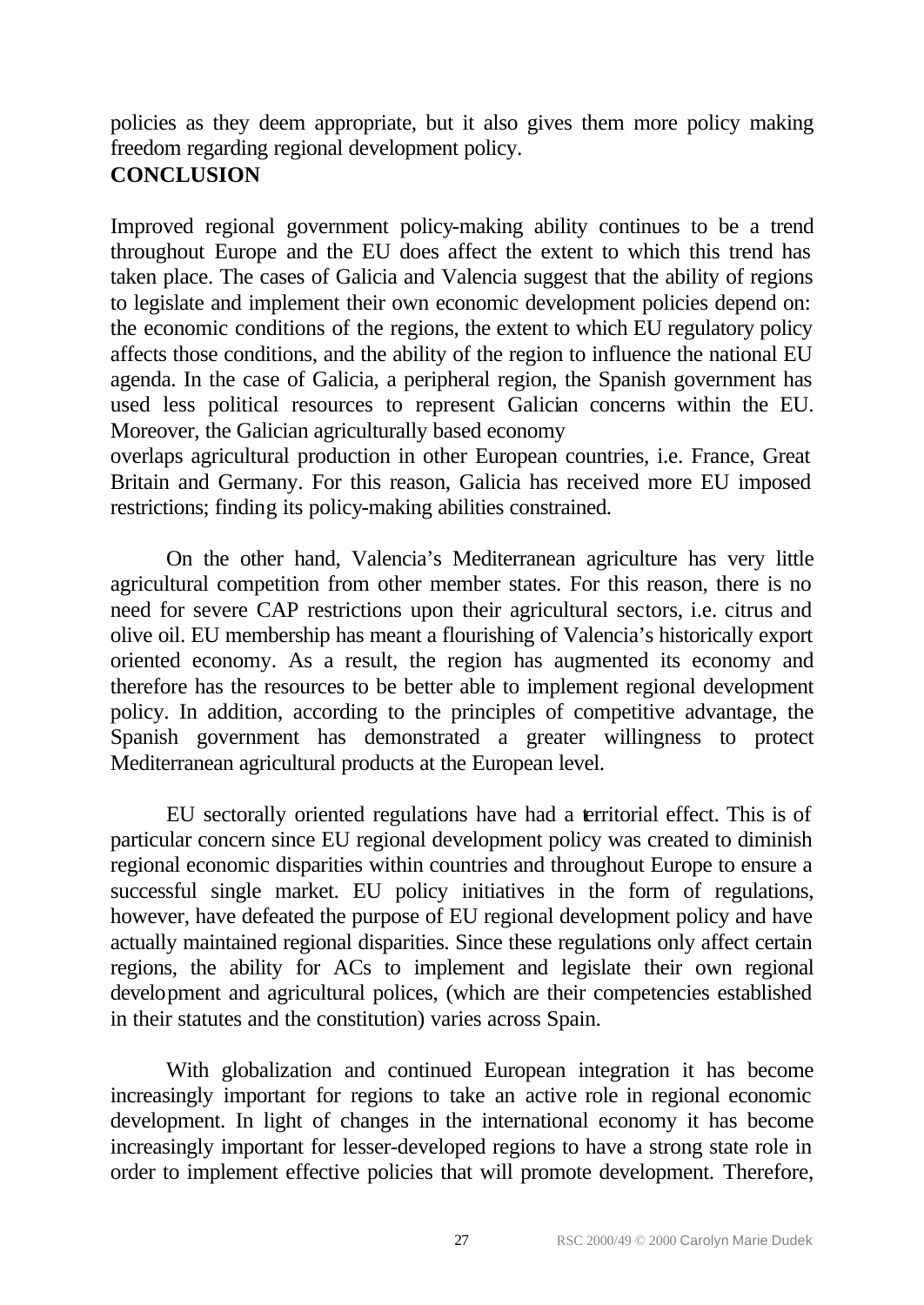we cannot discuss uniform change in regional governments' ability to legislate, implement or regulate economic development policy nor can we expect the optimistic picture of a reallocation of competencies to sub-national levels of government the multi-level governance model suggests. Rather, we must take into account the specific national, supranational and sub-national context and the particular impact the EU has upon each region.

The implication of these findings is that EU regulatory policy has a territorial impact and when it constrains the ability of regional governments to legislate, implement and regulate regional economic development policy it can exacerbate the underdevelopment of the region. Thus, EU regulatory policy can defeat the purpose of EU regional development policy and exacerbate regional economic disparities throughout Europe. The differential effects of EU regulatory policy due to accession agreements is also of considerable concern with the imminent accession of East and Central European countries. Thus, this study suggests that there is a need to examine the territorial implication of EU regulatory policy upon regional governments' policy-making ability and the need to examine better the terms of accession to foresee what implications EU membership will have upon the regions of new member states.

Carolyn Marie Dudek Jean Monnet Fellow, European Forum RSCAS-EUI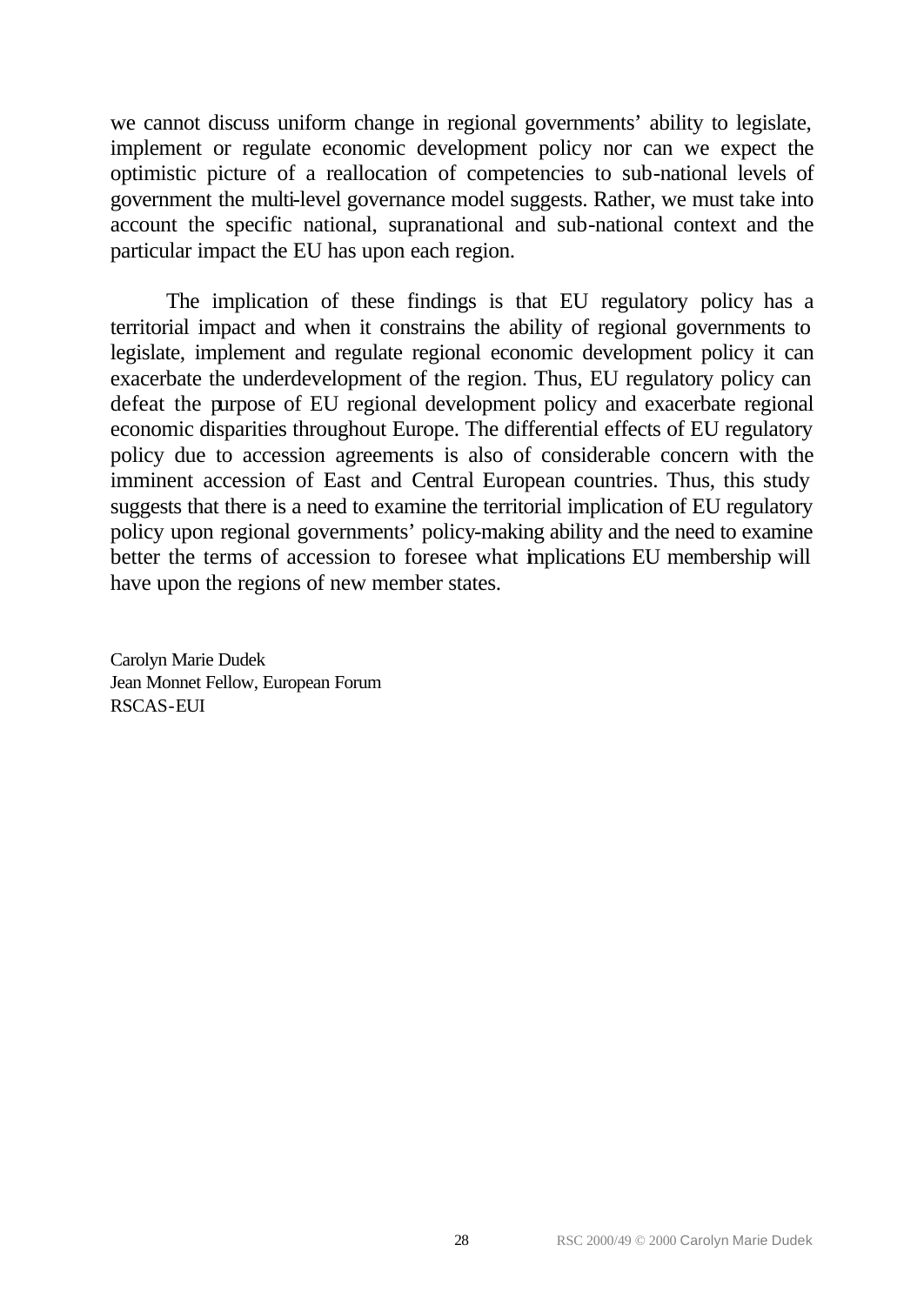## **BIBLIOGRAPHY**

Armstrong, Harvey and Jim Taylor (1978) *Regional Economic Policy and Its Analysis.* Oxford, Philip Allan Publishers.

Bachtler, John and Ivan Turok (1997) "Introduction." In John Bachtler and Ivan Turok (ed.) *The Coherence of EU Regional Policy: Contrasting Perspectives on the Structural Funds*. London, Jessica Kingsley Publishers.

Bachtler, John (1997) "New Dimensions of Regional Policy in Western Europe" In Michael Keating and John Loughlin (eds.) *The Political Economy of Regionalism.* (London: Frank Cass).

Balme, Richard (1997) "Regional Policy and European Governance." in Keating, Michael and Loughlin, John (eds.) *The Political Economy of Regionalism,* London, Frank Cass.

Carderera, Fernando (1995) "La Pesca y la ampliación." *Boletin Economico de ICE*, No. 2442, February 6-12.

Closa, Carlos (1995) "National Interest and Convergence of Preferences: A Changing Role for Spain in the EU?" in Rhodes, Carolyn and Mazey, Sonia (eds.) *The State of the European Union Vol 3: Building a European Polity,*  Boulder, Lynne Rienner.

Colino, Cesar (1996) "The Impact of European Integration on the Territorial Balance of Power in Member States." *The European Policy Proces.* Essex, Occasional Papers, 2.

Cooke, Philip and Kevin Morgan (1998) *The Associational Economy, Firms, Regions and Innovation*, New York, Oxford University Press.

Conzelman, Thomas (1995) "Networking and the Politics of EU Regional Policy: Lessons from North Rhine-Westphalia, Nord-Pas and North West England." *Regional and Federal Studies*. vol. 5 (summer).

Council Regulation (EEC) No. 2080/93 (1996) July 20, 1993 In *Structural Funds and Cohesion Policy 1994-1999.* European Commission, January.

European Commission (1996) *Marco comunitario de apoyo 1994-1999: España.* Luxembourg.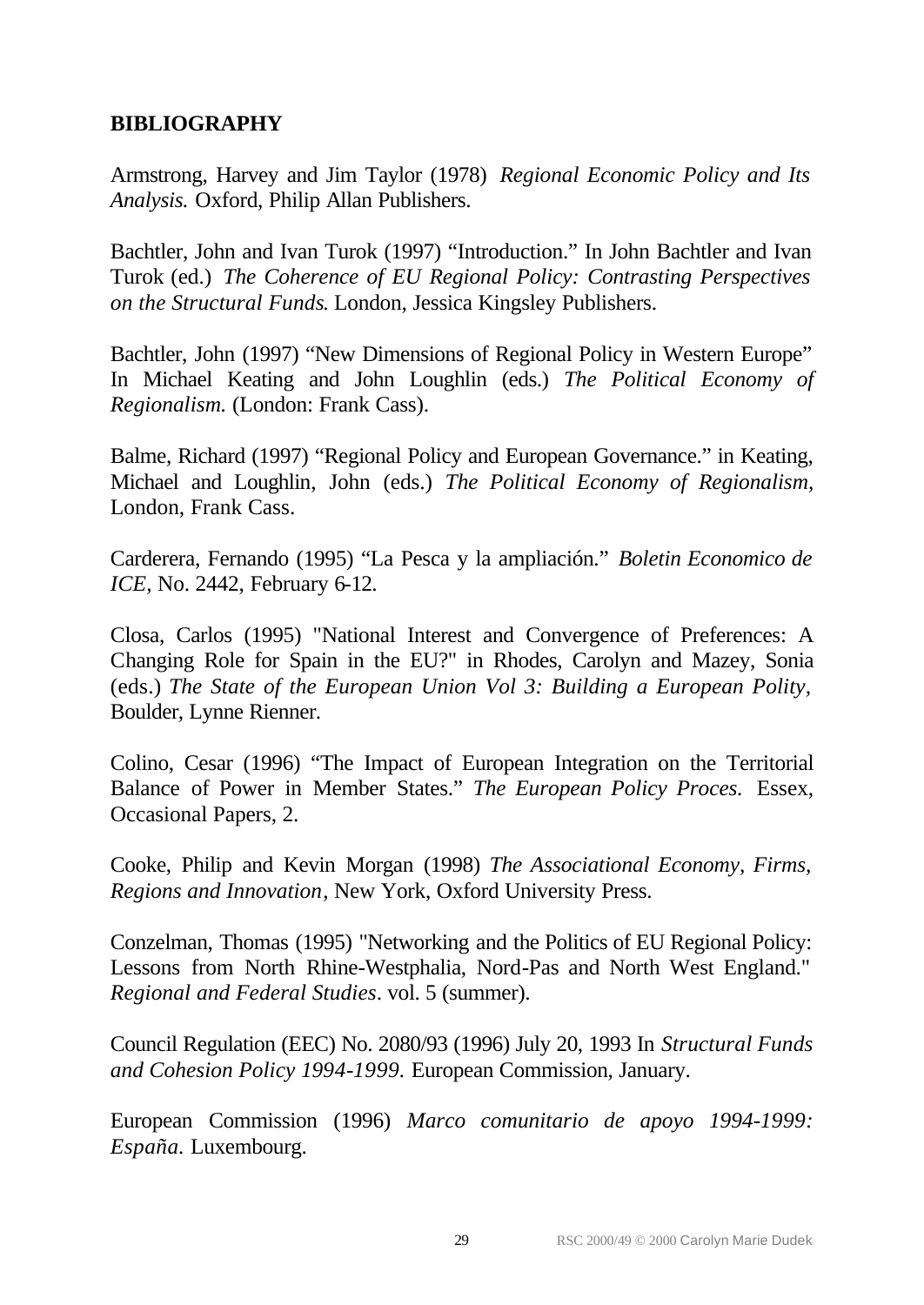European Commission (1997) *El Impacto de los Fondos estructurales en España,* April 15.

Keating, Michael (1998) *The New regionalism in western Europe: territorial restructuring and political change*, Northampton,E. Elgar.

----(1997) "The Political Economy of Regionalism" in Keating, Michael and Loughlin, John (eds.) *The Political Economy of Regionalism,* London: Frank Cass.

----(1993) "The Continental Meso: Regions in the European Community." In L.J. Sharpe *The Rise of Mesogovernment in Europe*, London, Sage Publications.

Kohler-Koch, Beate (1995) "Regions as Political Actors in the Process of European Integration," Mannheim, Working Paper.

Leonardi, Robert and Raffaella Nanetti (eds) (1990) *The Regions and European Integration: the case of Emilia Romagna*, London, Pinter Publishers.

Lowi, Theodore (1964) "American Business, Public Policy, Case Studies and Political Theory." *World Politics*, vol.12 :677-715.

Majone, Giandomenico (1996) *Regulating Europe*, New York, Routledge.

Malloy, James and Mitchell Seligson (1987) *Authoritarians and democrats*, Pittsburgh, University of Pittsburgh Press.

Maravall, José María and Julián Santamaría (1986) "Political Change in Spain and Prospects for Democracy." in O'Donnell, Guillermo; Schmitter, Philippe and Whitehead, Laurence (eds.) *Transitions from Authoritarian Rule*, Baltimore, Johns Hopkins University Press.

Marks, Gary (1993) "Structural Policy and Multilevel Governance in the EC." in Cafruny, Alan W. and Rosenthal, Glenda G. (eds) *The State of the European Community: The Maastricht Debates and Beyond,* Boulder, Lynne Rienner Publishers.

Marks, Gary and Liesbet Hooghe, Kermit Blank (1996) "European Integration Since the 1980's. State-centric Versus Multi-Level Governance," *Journal of Common Market Studies.* 34:3.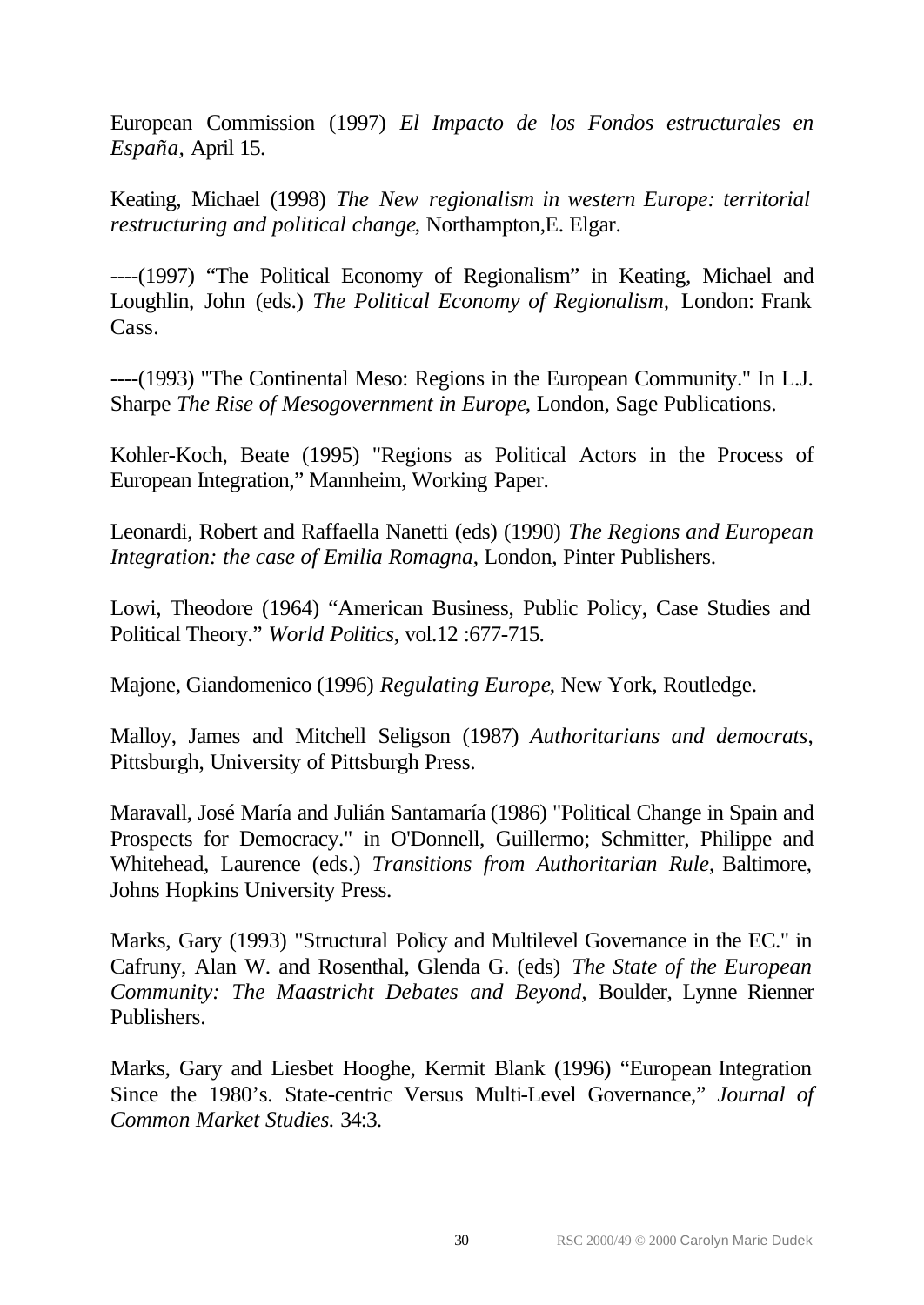Ministerio de Agricultura, Pesca y Alimentacion (1985, 1986, 1994) *Anuario de Estadisticas Agraria*.

Morata, Francesc (1997) "The Euro-region and the C-6 Network: The New Politics of Sub-national Co-operation in the West Mediterranean Area." in Keating, Michael and Loughlin, John (eds.) *The Political Economy of Regionalism,* London: Frank Cass.

O'Donnell, Guillermo (1988) *Bureaucratic Authoritarianism: Argentina, 1966- 1973, in comparative perspective*, Berkeley, University of California Press.

Peltzman, Sam (1976) "Toward a More General Theory of Regulation." *Journal of Law and Economics*. vol 19: 211-240.

Pérez-Díaz, Víctor (1993) *The Return of Civil Society: The Emergence of* A *Democratic Spain*, Cambridge, Harvard University Press).

Piattoni, Simona and Marc Smyrl (1998) "Regional Governance in Italy: Beyond the North-South Divide." presented at ARENA, Oslo, November 17.

Schmidt, Vivian (1990) *Democratizing France*, Cambridge, Cambridge University Press.

Sharpe, L.J. (1993) *The Rise of Mesogovernment in Europe*, London, Sage Publications.

Storper, Michael (1997) *The Regional World. Territorial development in a global economy*, New York, Guilford Press.

Vanhove, Norbert and Leo Klaassen (1987) *Regional Policy: A European Approach*, Aldershot, Avebury.

Xunta de Galicia (1989) *PDR Galicia 1989-1993*. Conselleria de Economia e Facenda.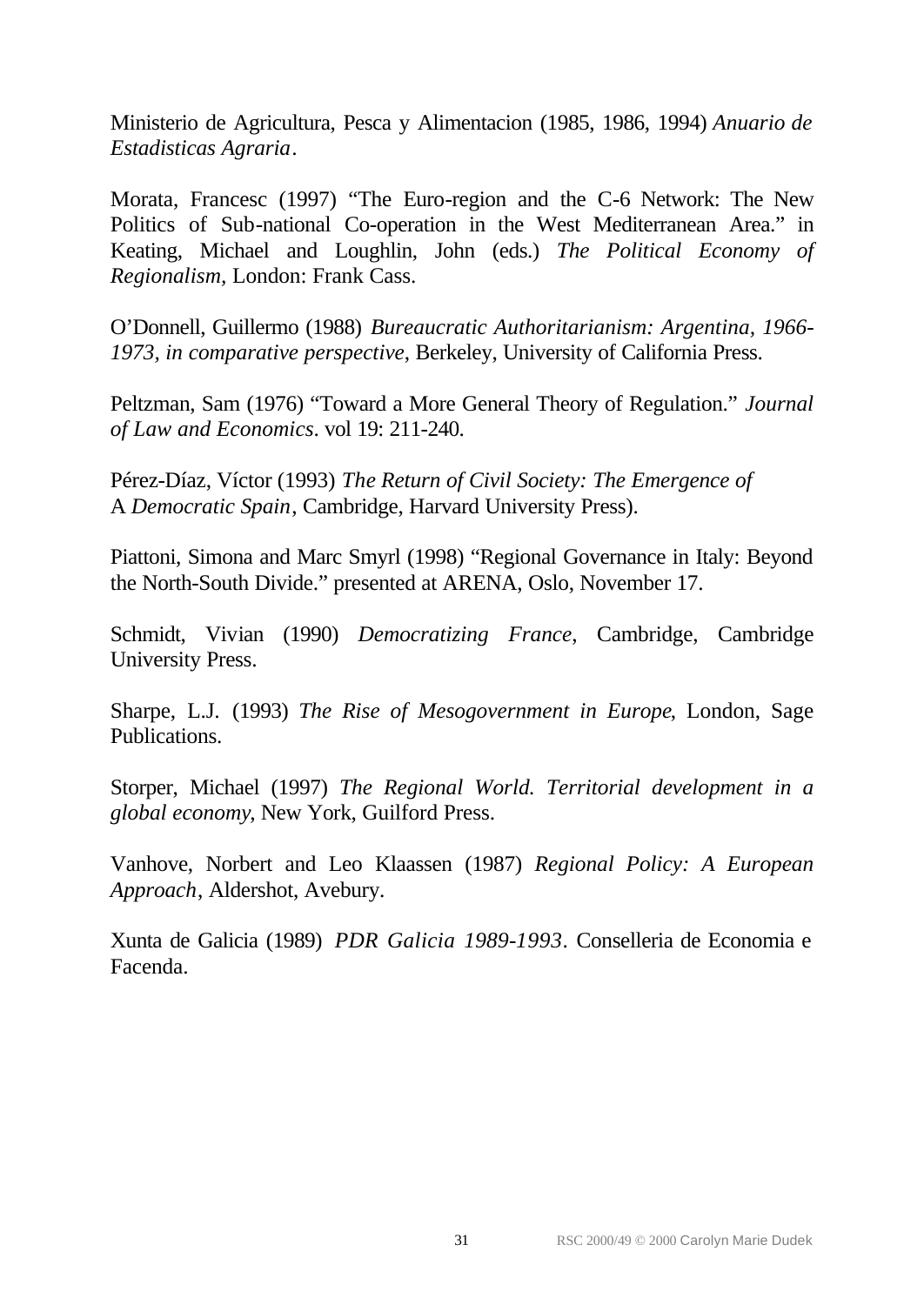## **LA VOZ DE GALICIA**

----"España todavia no ha solicitado que la UE posponga el pago de la supertasa." December 5, 1996, p.69.

----"Las industrias cifran en más de 2,500 millones la <<supertasa>> láctea a Galicia." December 6, 1996, p.62.

----"Los Productores gallegos dispondrán de casi tres años para pagar la <<supertasa>>." December 4, 1996, p.65

----"La Supertasa láctea equivale a la producción de 14,000 vacas" November 19, 1996, p.65.

----"Bruselas acusa a España de seguir subvencionando la construcción naval." December 11, 1996, p.64.

----"Armadores de Vigo critican la ineficacia de los programas plurianuales de la UE." December 19, 1996, p.37.

-----"Más de 17,000 desempleados de la Marina Mercante son Gallegos." November 16, 1996, p.37.

## **INTERVIEWS**

Ministerio de Agriultura de España, June 16, 1997.

Ministerio de Economia de España, June 17, 1997.

Member of Galician parliament. Group of Partido Socialista Obrero España, November 8, 1996.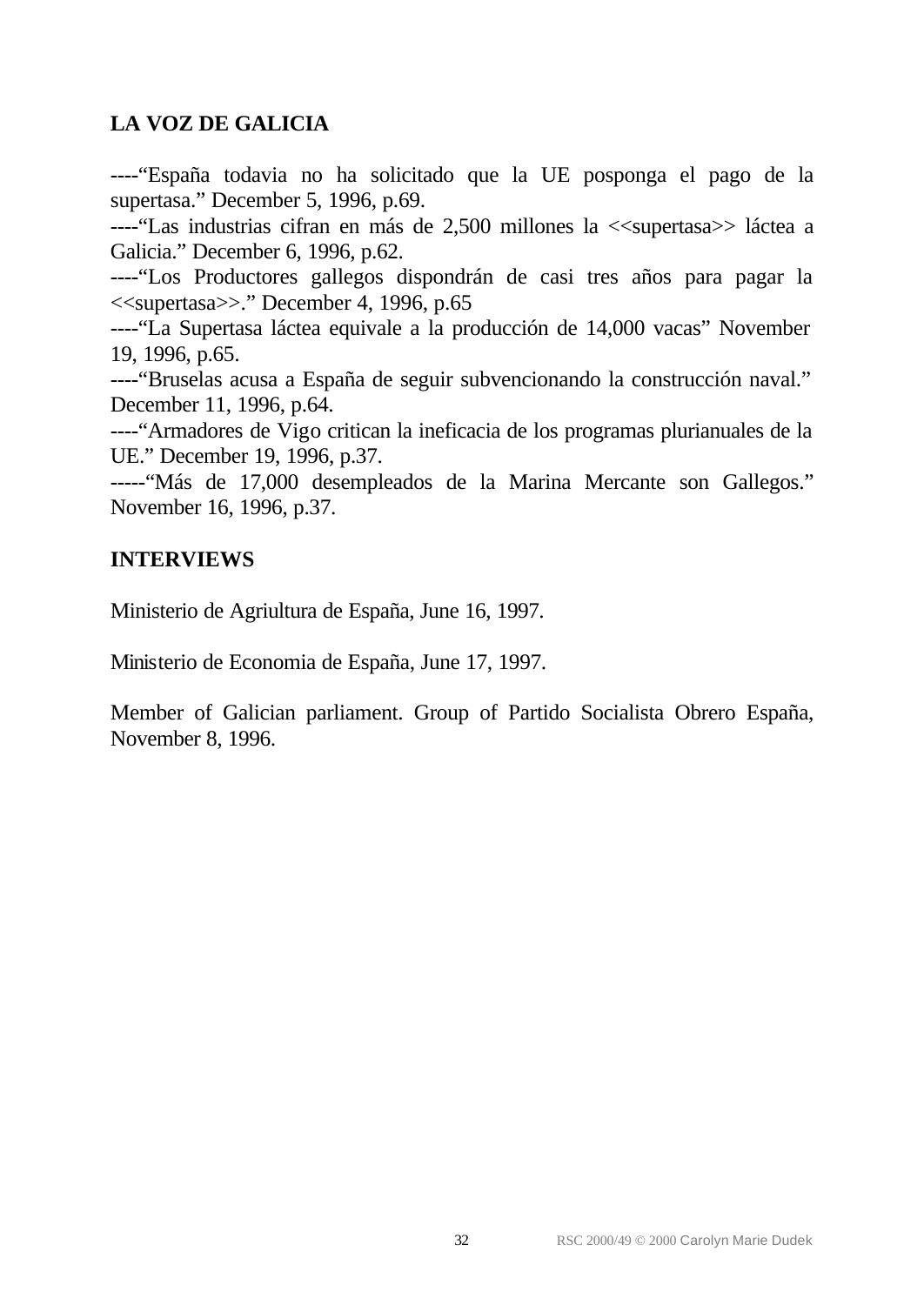#### **ENDNOTES**

<sup>1</sup> Of course, information and insight alone cannot ensure the creation of the most appropriate policies. Clientelism or the unwillingness of political actors can thwart the creation and implementation of effective policies. Thus, the proximity of regional governments is a necessary but not sufficient condition to achieving effective regional development policies (Keating, 1998; Smyrl and Piattoni, 1998).

2 See Philip Cooke and Kevin Morgan *The Associational Economy, Firms, Regions and Innovation*. New York: Oxford University Press, 1998 for more in innovation.

<sup>3</sup> Sharpe does suggest that favoritism of more advanced agricultural production has lessened with the 1992 reforms of CAP.

<sup>4</sup> In the case of Spain, entry into the European Community was particularly difficult since under Franco a self-contained economic system was created that focused on domestic trade of products and a low level of imports. The EU forced Spanish industries to become more competitive since now they had to compete with the exterior. This meant that Spain had to undertake severe economic changes.

<sup>5</sup> In Spain, with the creation of the 1978 constitution there were three levels of autonomy created for the ACs. Some ACs have more responsibilities in policy making than others. At present, however, both Galicia and Valencia have the "high" level of autonomy.

 $6$  Objective 1 regions are those regions that have a GNP less than 75% of the European average.

 $7$  Agricultural competency is established as an exclusive competency of the AC in the Valencian Statute Title III, Art. 34:4, and in the Galician Statute Title II, Art.30:3. Similarly, the AC's have exclusive competency in the "planning of economic activity of the Community" (Valencian Stature, Title III, Art. 34:1,1 and Galicia Statute, Title II, Art. 30:1,1). On the other hand, fishing is a shared competency of the AC and the central government. According to both the Galician and Valencian Statutes the ordination of the fishing sector is a shared competency of the AC and the national government. According to the Statutes, concerning the fishing sector, AC's develop legislation and execute legislation that emanate from the state (Valencian Statute, Title III, Art. 32:1,7 and Galician Statute, Title II, Art. 28:5).

<sup>8</sup> "Whereas, pursuant to Council Regulation (EEC) No 856/84 of 31 March 1984 amending Regulation (EEC) No 804/68 on the common organization of the market in milk and products, an additional levy scheme was introduced from 2 April 1984 in the said sector; whereas the purpose of this scheme, introduced for nine years and due to expire in of 31 March 1993, was to reduce the imbalance between supply and demand for the milk and milk products market and the resulting structural surpluses; whereas it should therefore continue to be applied for seven further consecutive 12 month periods starting on 1 April 1993…Whereas if any total guaranteed quantities is overrun, the consequence for the Member States is that the producers who contributed to the overrun must pay the levy...(http://www.cc.cec/SG2/nph-sga\_rqs)."

<sup>9</sup> The Act of Adhesion established a registration of 300 boats, a system of "list periods" which meant that only half of the fleet could fish at any one given time and a prohibition of fishing in certain zones. The Act of Adhesion also established a transitory period of sixteen years (1986-2003). Article 162 of the Act established that "before the 31 of December, 1992 the Commission will present to the Council a report concerning the situation and the perspectives of fishing within the Community…according to the report, before the 31 of December 1993 adaptations that result as necessary will be put into effect" (quoted in Carderera, 1995). With the negotiation of the entrance of Finland and Sweden it was decided that these three countries would have to have the conditions